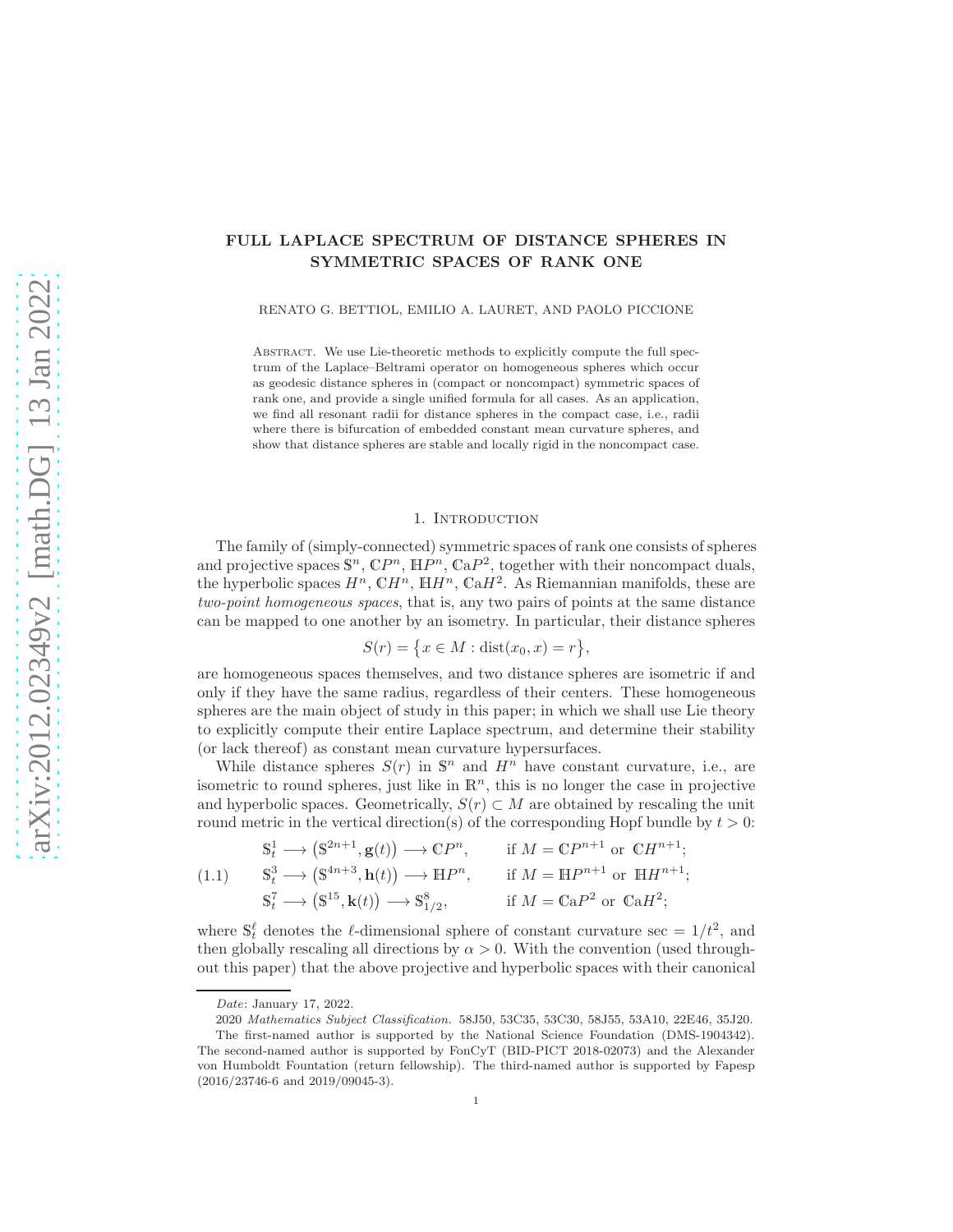metrics have sectional curvatures  $1 \le \sec_M \le 4$  and  $-4 \le \sec_M \le -1$  respectively, the values of t and  $\alpha$  for  $S(r) \subset M$  are related to its geodesic radius r as follows:

<span id="page-1-4"></span>(1.2) 
$$
t = \cos r
$$
 and  $\alpha = \sin r$ ,  $0 < r < \pi/2$ , if M is a projective space;  $t = \cosh r$  and  $\alpha = \sinh r$ ,  $r > 0$ , if M is a hyperbolic space.

Note that, with these conventions, the above projective spaces have diameter  $\pi/2$ . Of course, all  $S(r)$  become asymptotically round as  $r \searrow 0$ , that is, they converge (up to homothety by  $\alpha$ ) to the *unit* round metric, which corresponds to  $t = 1$  in each of the families  $g(t)$ ,  $h(t)$ , and  $k(t)$ . Furthermore, only the metrics with either  $t < 1$  or  $t > 1$  appear (up to homotheties) as distance spheres  $S(r) \subset M$ , according to whether M is projective or hyperbolic.

<span id="page-1-0"></span>It is convenient to refer to the Riemannian submersions [\(1.1\)](#page-0-0) collectively as

,

(1.3) 
$$
\mathbb{S}_t^{2d-1} \longrightarrow (\mathbb{S}^{N-1}, \mathbb{g}(t)) \longrightarrow \mathbb{K}P^n
$$

where  $K \in \{C, H, Ca\}, d = \dim_{\mathbb{C}} K \in \{1, 2, 4\}, n \ge 1$ , and  $N = 2d(n+1) = \dim M$ is the (real) dimension of the ambient space  $\mathbb{K}P^{n+1}$  or  $\mathbb{K}H^{n+1}$ . Recall that if  $\mathbb{K} = \mathbb{C}$ a, i.e.,  $d = 4$ , only  $n = 1$  is possible due to the non-associativity of Cayley numbers [\[Bae02,](#page-17-0) [Lac21\]](#page-18-0), and [\(1.3\)](#page-1-0) is not a homogeneous fibration [\[GWZ86,](#page-18-1) [GW07\]](#page-18-2).

Since the fibers of  $(1.3)$  are totally geodesic, the projection map "commutes" the Laplace–Beltrami operators of total space and base. In particular, lifting a Laplace eigenfunction of  $\mathbb{K}P^n$  produces a Laplace eigenfunction of  $(\mathbb{S}^{N-1}, \mathbb{g}(t)),$ with the same eigenvalue. Such eigenvalues are called *basic*, and are independent of t. Although it has been known for a long time that all eigenvalues are sums of basic eigenvalues with certain Laplace eigenvalues of the fiber [\[BBB82,](#page-17-1) [BB90\]](#page-17-2), determining exactly which sums of eigenvalues from  $\mathbb{K}P^n$  and  $\mathbb{S}^{2d-1}$  indeed appear in the spectrum of the total space can be somewhat impractical. We circumvent this with an alternative Lie-theoretic approach based on [\[MU80\]](#page-18-3), recently used in [Lau19, [BLP22\]](#page-17-3) and expanded in Section [2](#page-3-0) below, which yields our first main result:

<span id="page-1-3"></span>Theorem A. The spectrum of the Laplace–Beltrami operator on the homogeneous sphere  $(\mathbb{S}^{N-1}, \mathbb{g}(t)), N = 2d(n+1),$  as in [\(1.3\)](#page-1-0), consists of the eigenvalues

<span id="page-1-1"></span>
$$
(1.4)\quad\lambda^{(p,q)}(t)=4p\big(p+q+d(n+1)-1\big)+2dnq+q(q+2d-2)\tfrac{1}{t^2},\quad p,q\in\mathbb{N}_0,
$$

which are basic if  $q = 0$ , and have multiplicity

<span id="page-1-2"></span>(1.5) 
$$
m_{p,q} = \frac{2p+q+d(n+1)-1}{d(n+1)-1} \frac{\binom{p+q+d(n+1)-2}{p+q}\binom{p+dn-1}{p}}{\binom{p+q+d-1}{p+q}} \chi(d,q),
$$

where  $\chi(d,q) = \left(1 + \frac{q}{d-1}\right)$  $\left(\frac{\Gamma(q+2d-2)}{\Gamma(q+1)\Gamma(2d-2)}\right)$ . If different pairs  $(p, q)$  give the same value  $\lambda^{(p,q)}(t)$ , the multiplicity of that eigenvalue is the sum of all the corresponding  $m_{p,q}$ .

We take the convention that  $\chi(d,q)$  is extended by continuity to its removable singularity at  $d = 1$ , i.e.,

$$
\chi(1,q) = \lim_{d \to 1} \left( 1 + \frac{q}{d-1} \right) \frac{\Gamma(q + 2d - 2)}{\Gamma(q+1)\Gamma(2d-2)} = \begin{cases} 1 & \text{if } q = 0 \\ 2 & \text{if } q \ge 1, \end{cases}
$$

since  $\Gamma(z)$  has a simple pole at  $z = 0$  of residue 1, and  $\Gamma(a) = (a - 1)!$  for all  $a \in \mathbb{N}$ . Moreover, if  $d \geq 2$ , note that  $\chi(d,q) = \left(1 + \frac{q}{d-1}\right)\binom{q+2d-3}{q}$  for all  $q \in \mathbb{N}_0$ . As usual, we agree that  $\binom{a}{b} = 0$  if  $a < b$ . Despite the convenient unified formulae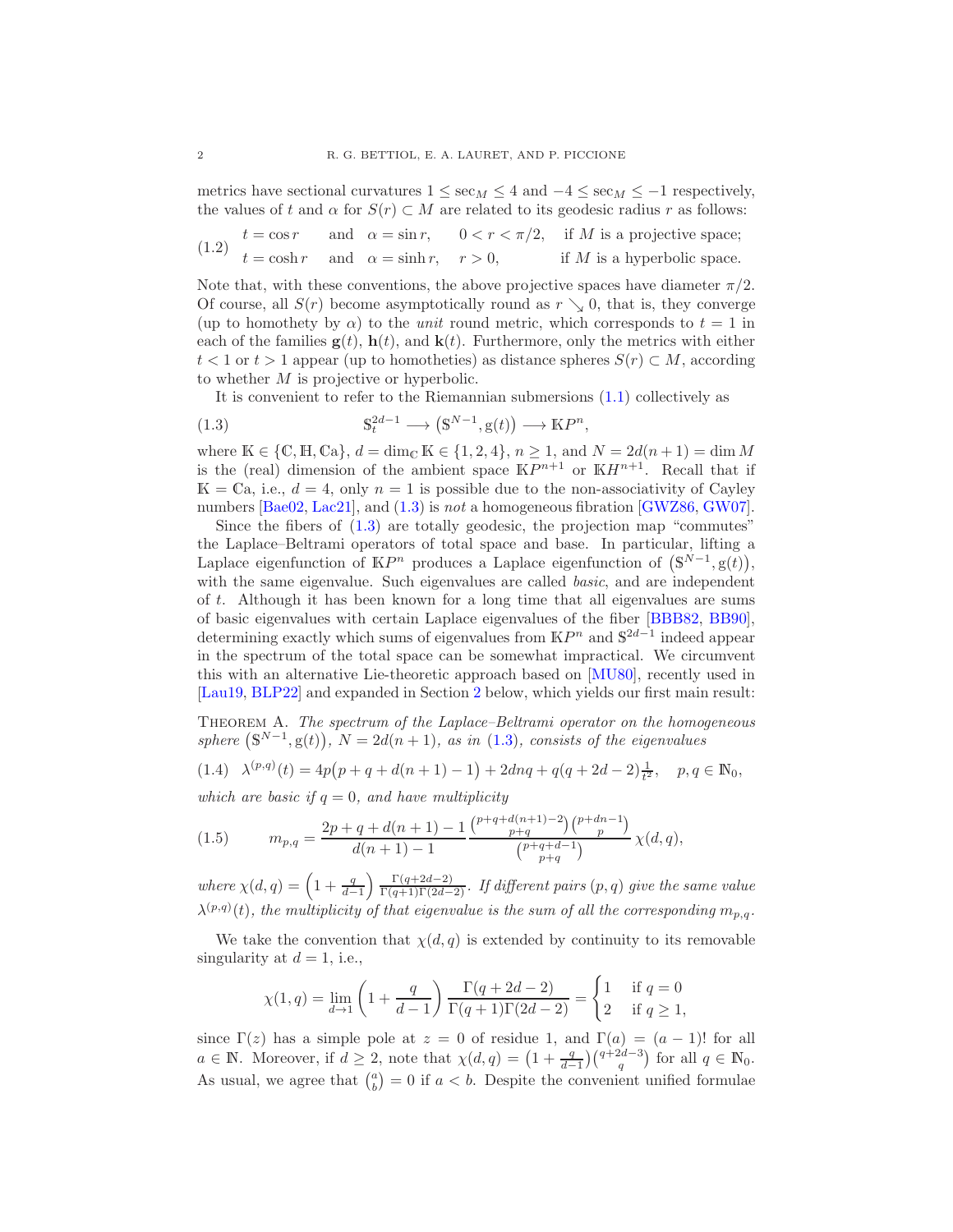$(1.4)$  and  $(1.5)$ , the proof of Theorem [A](#page-1-3) is done analyzing each case  $\mathbb{K} \in \{ \mathbb{C}, \mathbb{H}, \mathbb{C} \}$ separately, and corresponding formulae can be found in Table [1.](#page-12-0)

Note that setting  $t = 1$  in [\(1.4\)](#page-1-1), the eigenvalues  $\lambda^{(p,q)}(1) = k(k+N-2), k \in \mathbb{N}_0$ , of the unit round sphere  $\mathbb{S}^{N-1}$  are recovered, with  $k = 2p + q$ . Moreover, [\(1.5\)](#page-1-2) and combinatorial identities show that its multiplicity  $\binom{k+N-1}{N-1} - \binom{k+N-3}{N-1}$  is equal to the sum of  $m_{p,q}$  over all  $p, q \in \mathbb{N}_0$  satisfying  $2p+q = k$ . Similarly, setting  $q = 0$ , one recovers the eigenvalues  $\lambda^{(p,0)}(t) = 4p(p + d(n + 1) - 1)$ ,  $p \in \mathbb{N}_0$ , of the projective space  $\mathbb{K}P^n$  and the corresponding multiplicities.

Several partial descriptions of the spectra in Theorem [A](#page-1-3) appear in the literature, e.g. [\[Tan79,](#page-18-4) [Tan80,](#page-18-5) [BdCE88,](#page-17-4) [BP13\]](#page-17-5); in particular, the first (nonzero) eigenvalue was computed in [\[BP13\]](#page-17-5), see also [\[BLP22\]](#page-17-3). However, to the best of our knowledge, the full Laplace spectrum cannot be directly extracted from these earlier results.

Using Theorem [A](#page-1-3) and [\(1.2\)](#page-1-4), the full spectrum of the Laplace–Beltrami operator on any distance sphere  $S(r)$  in a rank one symmetric space M can be easily computed, since  $\Delta_{\alpha g} = \frac{1}{\alpha} \Delta_g$ . Although the lowest dimensional cases are excluded as  $n \geq 1$  in [\(1.1\)](#page-0-0), these are trivial since  $\mathbb{C}P^1 \cong \mathbb{S}^2(\frac{1}{2})$  and  $\mathbb{H}P^1 \cong \mathbb{S}^4(\frac{1}{2})$  are isometric to round spheres with  $\sec_M = 4$ ; and  $\mathbb{C}H^1 \cong H^2(\frac{1}{2})$  and  $\mathbb{H}H^1 \cong H^4(\frac{1}{2})$  are isometric to real hyperbolic spaces with sec<sub>M</sub> = −4, so distance spheres  $S(\overline{r}) \subset M$  in any of these spaces are just round spheres.

The spectrum of distance spheres is closely related to the local ambient geometry, e.g., it detects whether a harmonic space is locally symmetric [\[AMS12\]](#page-17-6). One of its global consequences is explored in our second main result, concerning the existence of other embedded constant mean curvature (CMC) spheres near distance spheres. More precisely, a distance sphere  $S(r_*) \subset M$  is *resonant* if there exists a sequence  $r_j$  of radii converging to  $r_*$  and a sequence  $\Sigma_j \subset M$  of embedded spheres converging to  $S(r_*)$ , with constant mean curvature  $H(\Sigma_i) = H(S(r_i))$ , that are not congruent to  $S(r_i)$ . Note that  $S(r_*)$  is non-resonant if and only if, up to ambient isometries,  $S(r)$  are locally the only embedded CMC spheres with their mean curvature if r is sufficiently close to  $r_*$ . Recall that a hypersurface  $\Sigma \subset M$  has constant mean curvature H if and only if it is a stationary point for the functional  $Area(\Sigma)$  + H Vol( $\Sigma$ ), where Area( $\Sigma$ ) is the  $(N-1)$ -volume of  $\Sigma$  and Vol( $\Sigma$ ) is the N-volume of the region enclosed by  $\Sigma$  in M, and  $\Sigma$  is *stable* if it is locally a minimum.

<span id="page-2-0"></span>THEOREM B. The distance spheres  $S(r)$  in the projective spaces  $\mathbb{C}P^{n+1}$ ,  $\mathbb{H}P^{n+1}$ ,  $n \geq 1$ , and  $\mathbb{C} \mathbf{a} P^2$  are resonant if and only if  $r = r_p$  for some  $p \in \mathbb{N}$ , where

$$
r_p := \arctan\sqrt{\frac{4p(p-1) + N(2p-1) + 1}{2d - 1}},
$$

 $d = \dim_{\mathbb{C}} \mathbb{K} \in \{1, 2, 4\}$  per  $\mathbb{K} \in \{\mathbb{C}, \mathbb{H}, \mathbb{C}\mathbf{a}\}, \text{ and } N = \dim \mathbb{K}P^{n+1} = 2d(n+1).$ On the other hand, for all  $r > 0$ , the distance spheres  $S(r)$  in the hyperbolic spaces  $\mathbb{C}H^{n+1}$ ,  $\mathbb{H}H^{n+1}$ ,  $n \geq 1$ , and  $\mathbb{C}aH^2$  are stable and non-resonant.

The existence of infinitely many resonant distance spheres in  $\mathbb{C}P^{n+1}$  and  $\mathbb{H}P^{n+1}$ with radii accumulating at  $\pi/2$  had been established in [\[BP16\]](#page-17-7). Nevertheless, the coarser equivariant spectral methods used there do not allow one to explicitly determine which radii  $0 < r < \pi/2$  are resonant, nor to handle the case of  $\mathbb{C}aP^2$ , since  $(1.3)$  is not a homogeneous fibration if  $\mathbb{K} = \mathbb{C}$ a. Moreover, it was known that  $S(r) \subset \mathbb{K}P^{n+1}$  is stable if and only if  $0 < r < r_1 = \arctan\sqrt{\frac{N+1}{2d-1}}$ , see [\[BdCE88,](#page-17-4) Thms. 1.3, 1.4], and that  $S(r) \subset \mathbb{K}H^{n+1}$  are stable for all  $r > 0$ , see [\[RT96,](#page-18-6) Thm. 2].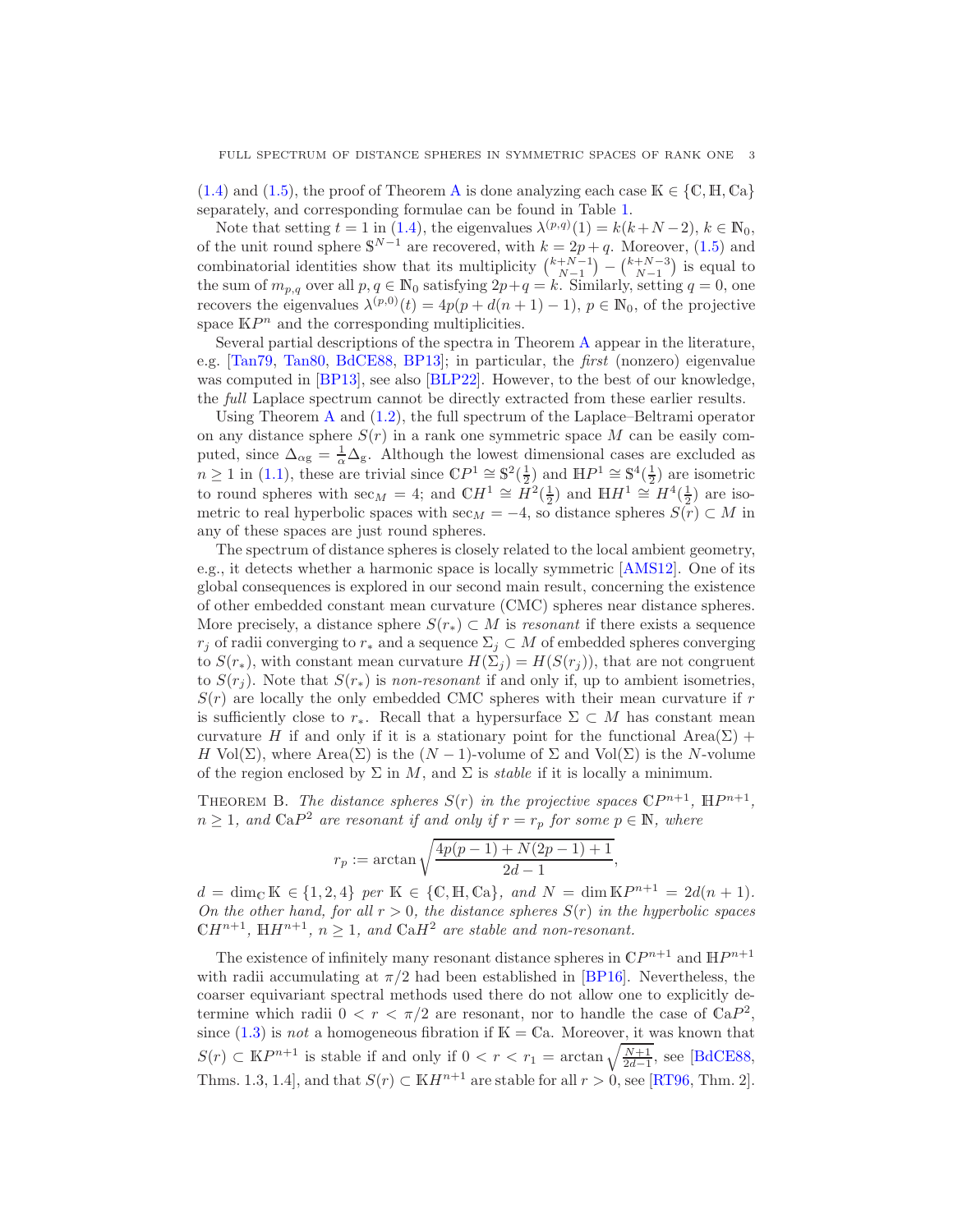The path leading from Theorem [A](#page-1-3) to Theorem [B](#page-2-0) is that the stability operator (or *Jacobi operator*) for a CMC hypersurface  $\Sigma \subset M$  is  $J_{\Sigma} = \Delta_{\Sigma} - (\text{Ric}(\vec{n}_{\Sigma}) + ||A_{\Sigma}||^2)$ , hence its spectrum is a shift of the Laplace spectrum of  $\Sigma$  by a curvature term, which is constant if  $\Sigma$  is a distance sphere  $S(r)$  as above. Stability of  $S(r)$  is equivalent to nonnegativity of the first eigenvalue of  $J_{S(r)}$ , while resonance of  $S(r_*)$ is detected by eigenvalues of  $J_{S(r)}$  crossing zero at  $r = r_*$ , see Section [7](#page-13-0) for details.

This paper is organized as follows. Section [2](#page-3-0) describes a Lie-theoretic approach tailored to compute the Laplace spectrum on the total space of Riemannian submersions such as  $(1.1)$ . The outcome for the first families in  $(1.1)$  is given in Sections [3](#page-6-0) and [4](#page-8-0) respectively, while Section [5](#page-9-0) deals with the third case. These results are unified in Section [6,](#page-11-0) with the proof of Theorem [A.](#page-1-3) The applications regarding resonance and rigidity are discussed in Section [7,](#page-13-0) where Theorem [B](#page-2-0) is proven.

### <span id="page-3-0"></span>2. Computing the Laplace spectrum of a homogeneous space

<span id="page-3-2"></span>2.1. Basic setting. Let  $H \subset K \subset G$  be compact Lie groups, with Lie algebras  $\mathfrak{h} \subset \mathfrak{k} \subset \mathfrak{g}$ . Fix a bi-invariant metric on G, i.e., an Ad(G)-invariant inner product  $\langle \cdot, \cdot \rangle_0$  on g. For instance, a natural choice on most matrix Lie groups is

(2.1) 
$$
\langle X, Y \rangle_0 = -\frac{1}{2} \operatorname{Re}(\operatorname{tr}(XY)).
$$

Let  $\mathfrak p$  and  $\mathfrak q$  be the  $\langle \cdot, \cdot \rangle_0$ -orthogonal complements of  $\mathfrak h$  in  $\mathfrak k$ , and  $\mathfrak k$  in  $\mathfrak g$ , so that  $\mathfrak{k} = \mathfrak{h} \oplus \mathfrak{p}$  and  $\mathfrak{g} = \mathfrak{k} \oplus \mathfrak{q} = \mathfrak{h} \oplus (\mathfrak{p} \oplus \mathfrak{q})$  are Cartan decompositions. In particular, the H-action on  $\mathfrak{p} \oplus \mathfrak{q}$  via the adjoint representation of G is identified with the isotropy representation of  $\mathsf{G}/\mathsf{H}$ . Note that although **p** and **q** are subrepresentations, they need not be irreducible. Consider the family of Ad(H)-invariant inner products

<span id="page-3-3"></span>(2.2) 
$$
\langle \cdot, \cdot \rangle_{(r,s)} = \frac{1}{r^2} \langle \cdot, \cdot \rangle_0 \big|_{\mathfrak{p}} + \frac{1}{s^2} \langle \cdot, \cdot \rangle_0 \big|_{\mathfrak{q}}, \quad r, s > 0,
$$

on  $\mathfrak{p} \oplus \mathfrak{q}$ , which induces a corresponding family of G-invariant metrics  $g_{(r,s)}$  on  $\mathsf{G}/\mathsf{H}$ . Up to homotheties, this is the canonical variation of the Riemannian submersion

<span id="page-3-1"></span>
$$
\mathrm{(2.3)}\qquad \qquad \mathrm{K/H}\longrightarrow \mathrm{G/H}\longrightarrow \mathrm{G/K}
$$

where all spaces are endowed with normal homogeneous metrics induced by  $\langle \cdot, \cdot \rangle_0$ . In geometric terms,  $g(r,s)$  is obtained by rescaling the vertical and horizontal directions of  $(2.3)$  by  $1/r$  and  $1/s$ , respectively. If p and q are irreducible and non-equivalent as H-modules, then any G-invariant metric on G/H is isometric to some  $g_{(r,s)}$ .

2.2. The Lie-theoretic method. In this section, we describe the Lie-theoretic procedure to compute the Laplace–Beltrami spectrum of  $(G/H, g_{(r,s)})$ , which relies on knowledge of representation branching rules involving G, K, and H. The discussion below is based on [\[MU80\]](#page-18-3) and our earlier work [\[BLP22,](#page-17-3) §2], and provides a computationally efficient alternative to more classical methods in [\[BBB82,](#page-17-1) [BB90\]](#page-17-2).

**Notation 2.1.** Given a compact Lie group  $J$ , let  $\widehat{J}$  be its unitary dual, i.e., the set of equivalence classes of irreducible unitary representations of J. We shall consider elements of J as representations  $(\pi, V_\pi)$ , i.e., homomorphisms  $\pi: J \to GL(V_\pi)$ . Given J-representations  $(\sigma, V_{\sigma})$  and  $(\tau, V_{\tau})$ , set  $[\sigma : \tau] := \dim \text{Hom}_{\mathsf{J}}(V_{\sigma}, V_{\tau})$ . Note that if σ is irreducible, then [σ : τ] is the multiplicity of σ in the decomposition of τ in irreducible components. In particular,  $[\sigma : \tau] > 0$  for only finitely many  $\sigma \in J$ .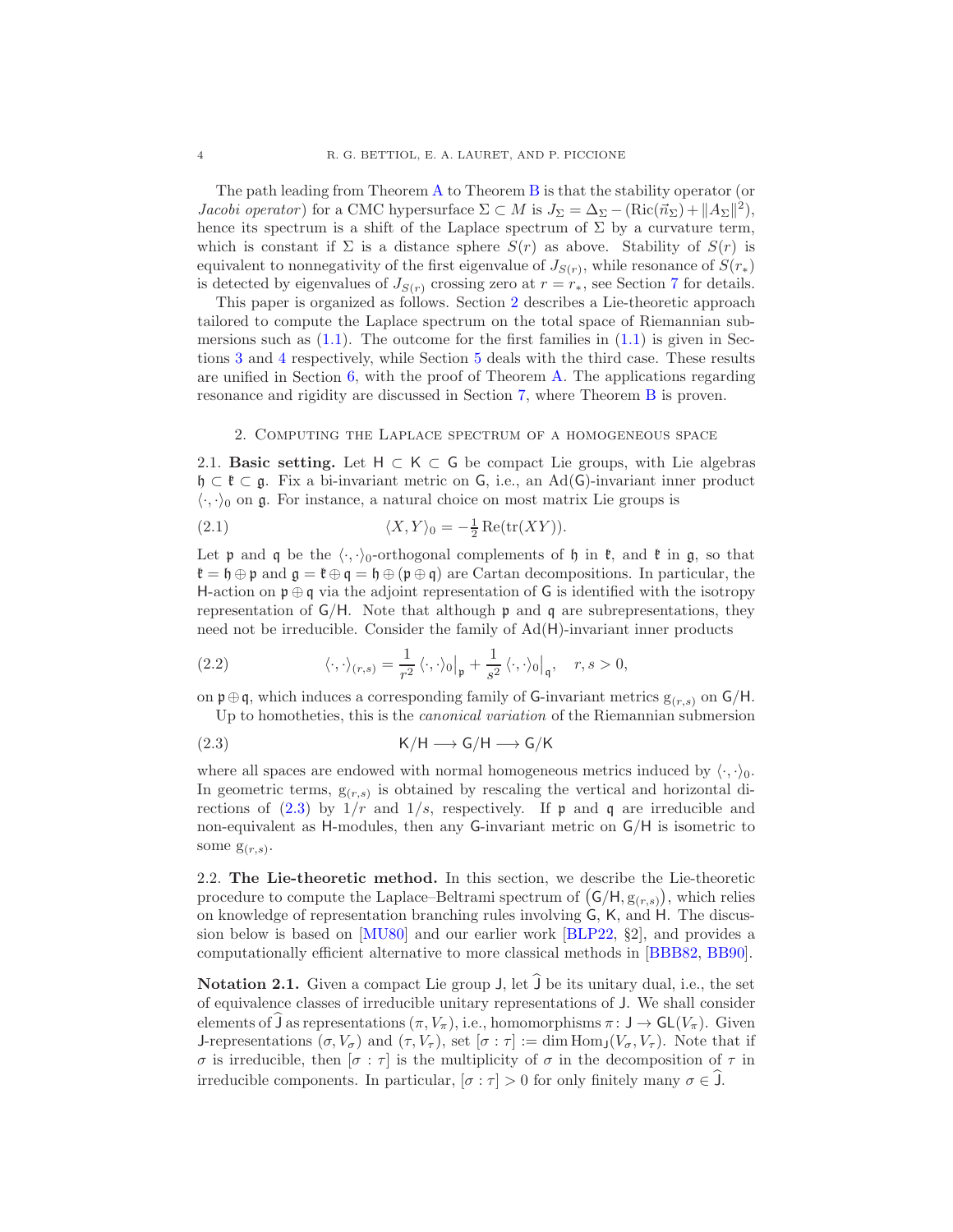**Definition 2.2.** The set of *spherical representations* associated to  $(G, H)$  is

$$
\widehat{\mathsf{G}}_{\mathsf{H}} := \big\{ (\pi, V_{\pi}) \in \widehat{\mathsf{G}} : V_{\pi}^{\mathsf{H}} \neq 0 \big\} = \big\{ \pi \in \widehat{\mathsf{G}} : [1_{\mathsf{H}} : \pi|_{\mathsf{H}}] > 0 \big\},
$$

where  $V_{\pi}^{\text{H}}$  is the subspace of  $V_{\pi}$  given by H-invariant elements, and  $1_{\text{H}}$  is the trivial representation of H. The *Casimir element of*  $\mathfrak g$  with respect to  $\langle \cdot, \cdot \rangle_0$  is the element  $\text{Cas}_{\mathfrak{g},\langle\cdot,\cdot\rangle_0}:=X_1^2+\cdots+X_{\text{dim }\mathfrak{g}}^2$  of the universal enveloping algebra  $\mathcal{U}(\mathfrak{g}_{\mathbb{C}})$ , where  $\{X_1, \ldots, X_{\dim \mathfrak{g}}\}$  is any  $\langle \cdot, \cdot \rangle_0$ -orthonormal basis of g. Since we fixed an Ad(G)invariant inner product  $\langle \cdot, \cdot \rangle_0$ , we denote  $\text{Cas}_{\mathfrak{g},\langle \cdot, \cdot \rangle_0}$  by  $\text{Cas}_{\mathfrak{g}}$ , and similarly for the Casimir elements Cas<sub>t</sub> and Cas<sub>h</sub> of  $(\mathfrak{k},\langle\cdot,\cdot\rangle_0|_{\mathfrak{k}})$  and  $(\mathfrak{h},\langle\cdot,\cdot\rangle_0|_{\mathfrak{h}})$ .

Notation 2.3. Let  $(\varphi, V_{\varphi})$  be a unitary representation of a compact Lie group J. We shall also denote by  $\varphi$  the induced representations of the Lie algebra j of J, of its complexification j<sub>C</sub> := j  $\otimes_R \mathbb{C}$ , and of its universal enveloping algebra  $\mathcal{U}(j_{\mathbb{C}})$ . Since  $\varphi(a): V_{\varphi} \to V_{\varphi}$  is unitary for all  $a \in J$ , it follows that  $\varphi(X)$  is skew-symmetric for all  $X \in \mathfrak{g}$ , and, consequently,  $\varphi(-X^2)$  is self-adjoint for all  $X \in \mathfrak{g}$ .

For  $\pi \in \widehat{G}$ , the operator  $\pi(\text{Cas}_{\mathfrak{g}}): V_{\pi} \to V_{\pi}$  commutes with  $\pi(a)$  for all  $a \in G$ . Thus, by Schur's Lemma,  $\pi(-\text{Cas}_\mathfrak{g}) = \lambda^{\pi} \text{Id}_{V_{\pi}}$  for some  $\lambda^{\pi} > 0$ . Analogously,  $\tau(-\text{Cas}_{\mathfrak{k}}) = \lambda^{\tau} \text{ Id}_{V_{\tau}} \text{ and } \sigma(-\text{Cas}_{\mathfrak{h}}) = \lambda^{\sigma} \text{ Id}_{V_{\sigma}} \text{ for } \tau \in \widehat{\mathsf{K}} \text{ and } \sigma \in \widehat{\mathsf{H}}.$  The constants  $\lambda^{\pi}$  and  $\lambda^{\tau}$  can be computed explicitly using Lie-theoretic objects, see Subsection [2.3.](#page-5-0)

<span id="page-4-2"></span>Theorem 2.4. The spectrum of the Laplace–Beltrami operator on the homogeneous space  $(G/H, g_{(r,s)})$  consists of the eigenvalues

(2.4) 
$$
\lambda^{\pi,\tau}(r,s) = (r^2 - s^2)\lambda^{\tau} + s^2\lambda^{\pi},
$$

where  $(\pi, \tau) \in \widehat{G}_H \times \widehat{K}$  is such that  $[\tau : \pi|_K] > 0$ , with multiplicity

<span id="page-4-0"></span>
$$
m_{\pi,\tau} = [1_{\mathsf{H}} : \tau|_{\mathsf{H}}] [\tau : \pi|_{\mathsf{K}}] \dim V_{\pi}.
$$

Moreover, [\(2.4\)](#page-4-0) is basic for the Riemannian submersion  $(G/H, g_{(r,s)}) \rightarrow G/K$  if  $\pi \in \widehat{G}_K$  and  $\tau = 1_K$ , in which case  $\lambda^{\pi, \tau}(r, s) = s^2 \lambda^{\pi}$  and  $m_{\pi, \tau} = [1_K : \pi |_{K}] \dim V_{\pi}$ .

*Proof.* Let  $\{X_1, \ldots, X_{\dim \mathfrak{p}}\}$  and  $\{Y_1, \ldots, Y_{\dim \mathfrak{q}}\}$  be  $\langle \cdot, \cdot \rangle_0$ -orthonormal bases of **p** and **q** respectively, and note that  $\{rX_1, \ldots, rX_{\dim \mathfrak{p}}, sY_1, \ldots, sY_{\dim \mathfrak{q}}\}$  is an orthonormal basis of  $\mathfrak{p} \oplus \mathfrak{q}$  with respect to  $\langle \cdot, \cdot \rangle_{(r,s)}$ . Set  $C_{\mathfrak{p}} = X_1^2 + \cdots + X_{\dim \mathfrak{p}}^2$ ,  $C_{\mathfrak{q}} = Y_1^2 + \cdots + Y_{\dim \mathfrak{q}}^2$ , and  $C_{(r,s)} = t^2 C_{\mathfrak{p}} + s^2 C_{\mathfrak{q}}$ . According to [\[BLP22,](#page-17-3) Prop. 2.2], the spectrum of the Laplace–Beltrami operator on  $(G/H, g_{(r,s)})$  is the union of eigenvalues of  $\pi(-C_{(r,s)})|_{V^{\text{H}}_{\pi}}$ , where  $\pi \in \mathsf{G}_{\mathsf{H}}$ , each with multiplicity dim  $V_{\pi}$ .

We need to show [\(2.4\)](#page-4-0) appears in the spectrum of  $\pi(-C_{(r,s)})|_{V^{\text{H}}_{\pi}}$  with multiplicity  $[1_H : \tau_{|H}|[\tau : \pi_{|K}]$  for any  $\tau \in \widehat{K}$  satisfying  $[\tau : \pi_{|K}] > 0$ , and that these eigenvalues exhaust the spectrum. For  $v \in V_{\pi}^{\mathsf{H}}$ , we have that

<span id="page-4-1"></span>
$$
\pi(-C_{(r,s)}) \cdot v = r^2 \pi(-C_{\mathfrak{p}}) \cdot v + s^2 \pi(-C_{\mathfrak{q}}) \cdot v
$$
  
=  $(r^2 - s^2) \pi(-C_{\mathfrak{p}}) \cdot v + s^2 \pi(-C_{\mathfrak{p}} - C_{\mathfrak{q}}) \cdot v$   
=  $(r^2 - s^2) \pi(-\text{Cas}_{\mathfrak{h}} - C_{\mathfrak{p}}) \cdot v + s^2 \pi(-\text{Cas}_{\mathfrak{h}} - C_{\mathfrak{p}} - C_{\mathfrak{q}}) \cdot v$   
=  $(r^2 - s^2) \pi(-\text{Cas}_{\mathfrak{k}}) \cdot v + s^2 \pi(-\text{Cas}_{\mathfrak{g}}) \cdot v.$ 

The third equality follows from  $\pi$ (Cas<sub>h</sub>)· $v = 0$ , since v is H-invariant. While clearly  $\pi(-\text{Cas}_\mathfrak{g})\cdot v=\lambda^{\pi}v$ , the computation of the term  $\pi(-\text{Cas}_\mathfrak{k})\cdot v$  is more involved.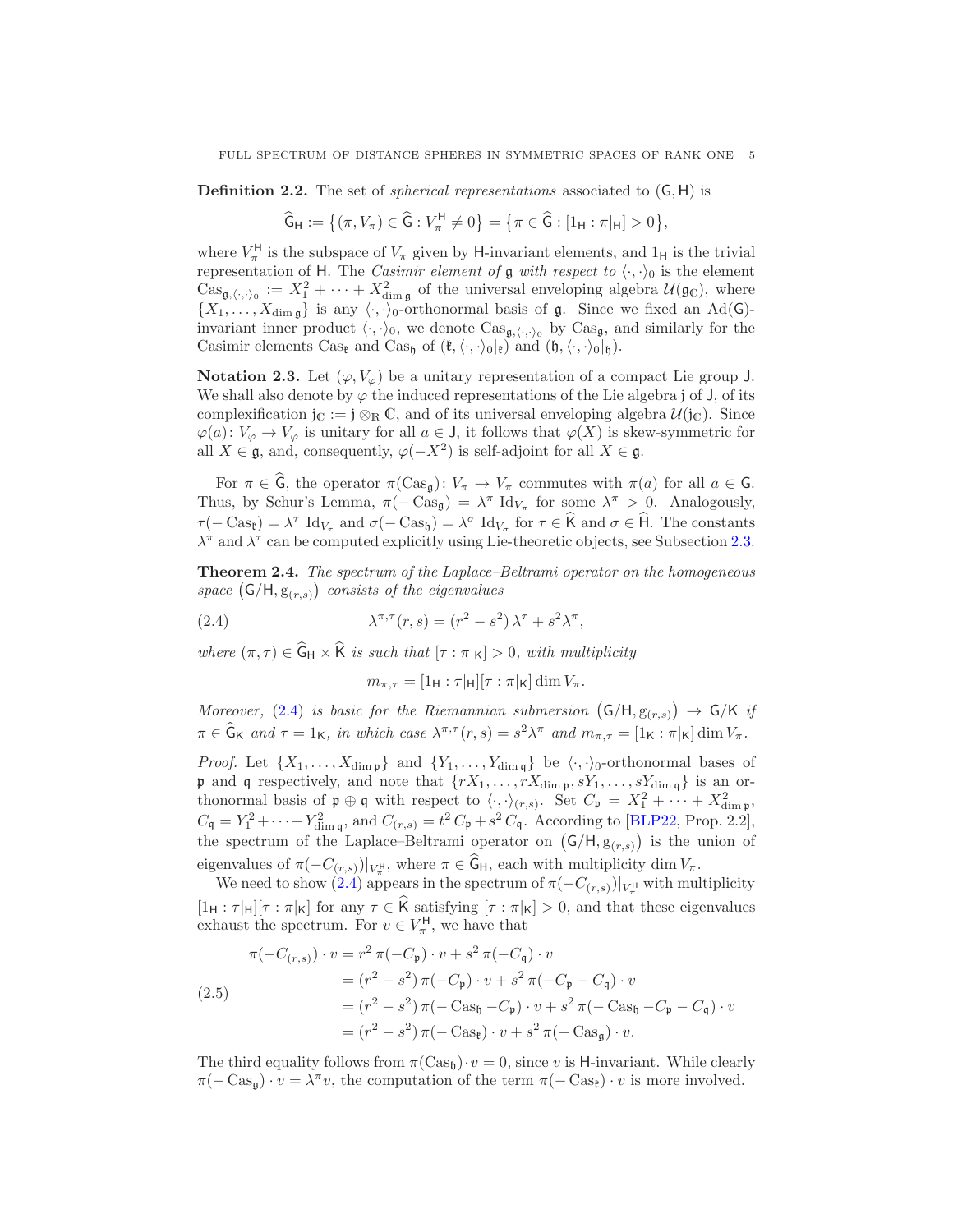Consider the decomposition

$$
V_{\pi} = \bigoplus_{\tau \in \widehat{\mathsf{K}}, \ [\tau : \pi|_{\mathsf{K}}] > 0} V_{\pi}(\tau),
$$

where the subspace  $V_{\pi}(\tau)$  is given by the sum of all K-submodules of  $V_{\pi}$  equivalent to  $\tau$ . As a K-module,  $V_{\pi}(\tau)$  is equivalent to  $[\tau : \pi|_{\mathsf{K}}]$  copies of  $\tau$ . Since  $V_{\pi}(\tau)$  is obviously invariant under the action of H, we conclude that

$$
V_{\pi}^{\mathsf{H}} = \bigoplus_{\tau \in \widehat{\mathsf{K}}, \ [\tau : \pi|_{\mathsf{K}}] > 0} V_{\pi}(\tau)^{\mathsf{H}}.
$$

For  $v \in V_{\pi}(\tau)^{\mathsf{H}}$ , it follows that  $\pi(-\text{Cas}_{\mathfrak{k}}) \cdot v = \lambda^{\tau}v$ , and, consequently, from [\(2.5\)](#page-4-1),

$$
\pi(-C_{(r,s)}) \cdot v = \left( (r^2 - s^2) \lambda^{\tau} + s^2 \lambda^{\pi} \right) v = \lambda^{\pi, \tau}(r, s) v.
$$

Moreover, these eigenvalues exhaust the spectrum of  $\pi(-C_{(r,s)})|_{V_r^{\mathsf{H}}},$  since

$$
\dim V_{\pi}^{\mathsf{H}} = \sum_{\tau \in \widehat{\mathsf{K}}, \ [\tau : \pi|_{\pi}] > 0} \dim V_{\pi}(\tau)^{\mathsf{H}} = [\tau : \pi|_{\mathsf{K}}] \dim V_{\tau}^{\mathsf{H}} = [1_{\mathsf{H}} : \tau|_{\mathsf{H}}][\tau : \pi|_{\mathsf{K}}].
$$

Finally, by definition, [\(2.4\)](#page-4-0) is basic for the submersion  $(G/H, g_{(r,s)}) \rightarrow G/K$ if the associated eigenfunctions are constant along the fibers K/H. In this case, they descend to eigenfunctions of the Laplace–Beltrami operator on the base G/K. Applying [\[BLP22,](#page-17-3) Prop. 2.2] to  $G/K$ , this corresponds to  $\pi \in \widehat{G}_K$  and  $\tau = 1_K$ .

Following the method described in Theorem [2.4,](#page-4-2) the ingredients needed to explicitly determine the Laplace spectrum of the homogeneous space  $(G/H, g_{(r,s)})$  are:

- (i) the set  $G_H$  of spherical representations associated to  $(G, H)$ ;
- (ii) the integers  $[1_H : \tau|_H]$  and  $[\tau : \pi|_K]$  for  $\tau \in K$  satisfying  $[\tau : \pi|_K] > 0$ ;
- (iii) the coefficients  $\lambda^{\pi}$  and  $\lambda^{\tau}$  for all  $\pi \in \widehat{G}_H, \tau \in \widehat{K}$  with  $[1_H : \tau|_H][\tau : \pi|_K] > 0$ .

All the above are Lie-theoretic in nature. While the first is known in many cases, the second depends on branching rules that are typically rather intricate, making this the most difficult part of the computation, see Subsection [2.4.](#page-6-1) Fortunately, the scalars  $\lambda^{\pi}$  and  $\lambda^{\tau}$  are easily computed using Freudenthal's formula, as follows.

<span id="page-5-0"></span>2.3. Freudenthal's formula. Fix a maximal torus T in G such that  $T \cap K$  and  $T \cap H$  are maximal tori in K and H, respectively. Then  $t_{\mathbb{C}} = t \otimes_{\mathbb{R}} \mathbb{C}$  is a Cartan subalgebra of  $\mathfrak{g}_\mathbb{C} = \mathfrak{g} \otimes_\mathbb{R} \mathbb{C}$ , and we denote by  $\Phi(\mathfrak{g}_\mathbb{C}, \mathfrak{t}_\mathbb{C})$  its root system. If  $\mathfrak{g}$  is not semisimple (but necessarily reductive), then  $\Phi(\mathfrak{g}_{\mathbb{C}}, \mathfrak{t}_{\mathbb{C}})$  is the root system associated to the semisimple part  $[\mathfrak{g}, \mathfrak{g}]$  with respect to  $[\mathfrak{g}, \mathfrak{g}] \cap \mathfrak{t}$ . Fix an order on it<sup>\*</sup> inducing a positive root system  $\Phi^+(\mathfrak{g}_\mathbb{C},\mathfrak{t}_\mathbb{C})$ . By the Highest Weight Theorem (see e.g. [\[Hal15,](#page-18-7) Thm 9.4, 9.5] or [\[Kna02,](#page-18-8) Thm 5.110]), irreducible G-representations correspond to elements in the set  $P^+(G)$  of dominant G-integral weights. Analogous objects are defined for K and H, provided the orders are compatible. For  $\Lambda \in P^+(\mathsf{G})$ , we denote by  $\pi_\Lambda$  the unique (up to equivalences) irreducible representation of G with highest weight  $\Lambda$ . Analogously, for  $\mu \in P^+(K)$  and  $\nu \in P^+(H)$ , we denote by  $\tau_{\mu}$  and  $\sigma_{\nu}$  the representations with highest weight  $\mu$  and  $\nu$ , respectively.

Freudenthal's formula (see [\[Wal73,](#page-18-9) Lem. 5.6.4] or [\[Hal15,](#page-18-7) Prop. 10.6]) applied to  $\Lambda \in P^+(\mathsf{G})$  and  $\mu \in P^+(\mathsf{K})$  gives, respectively,

<span id="page-5-1"></span>(2.6) 
$$
\lambda^{\pi_{\Lambda}} = \langle \Lambda, \Lambda + 2\rho_{\mathfrak{g}} \rangle_0, \text{ and } \lambda^{\tau_{\mu}} = \langle \mu, \mu + 2\rho_{\mathfrak{k}} \rangle_0,
$$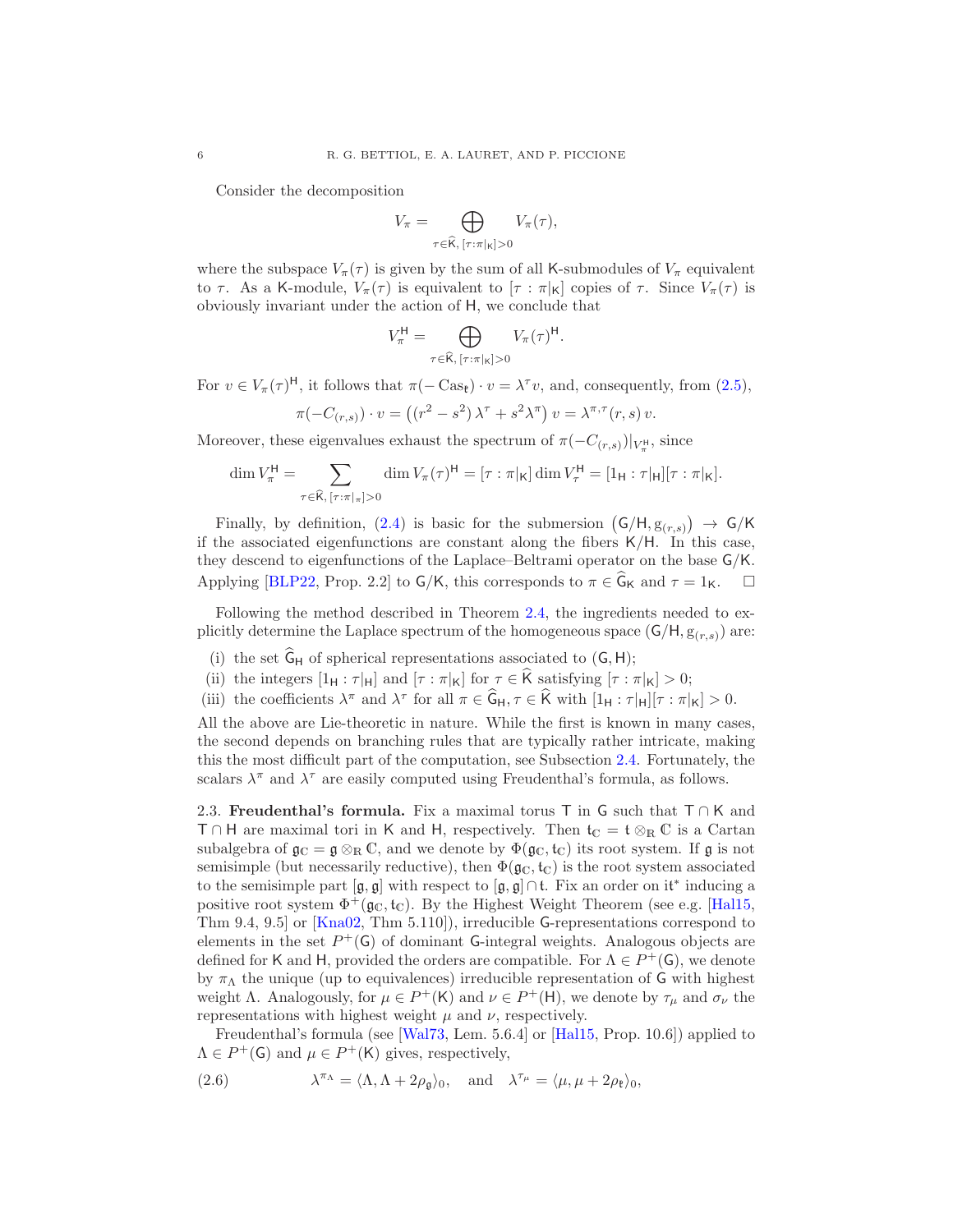where  $\rho_{\mathfrak{g}}$  and  $\rho_{\mathfrak{k}}$  are half the sum of positive roots in  $\Phi^+(\mathfrak{g}_\mathbb{C}, \mathfrak{t}_\mathbb{C})$  and  $\Phi^+(\mathfrak{k}_\mathbb{C}, (\mathfrak{t}\cap\mathfrak{k})_\mathbb{C}),$ respectively, and  $\langle \cdot, \cdot \rangle_0$  is the Hermitian extension of  $\langle \cdot, \cdot \rangle_0|_t$  to  $\mathfrak{t}_{\mathbb{C}}^*$ .

<span id="page-6-1"></span>2.4. Product group. The branching problem needed to compute ingredient (ii) above has an important simplification if  $K = HL \simeq H \times L$ , where L is a closed subgroup of G that commutes with H. In this case, the submersion [\(2.3\)](#page-3-1) becomes

$$
L\longrightarrow G/H\longrightarrow G/(H\times L).
$$

It is well known that every irreducible K-representation is of the form  $\sigma \otimes \phi$  for some  $\sigma \in \widehat{H}$  and  $\phi \in \widehat{L}$ . Since  $(\sigma \otimes \phi)|_H = \sigma$ , any  $\tau \in \widehat{K}$  contributing to Spec $(G/H, g_{(r,s)})$ in Theorem [2.4](#page-4-2) must be of the form  $\tau = 1_H \otimes \phi$ , and, also,  $[1_H : \tau|_H] = 1$ . Moreover,

$$
[\tau : \pi|_{\mathsf{K}}] = [\mathbf{1}_{\mathsf{H}} \otimes \phi : \pi|_{\mathsf{K}}] = \dim_{\mathsf{H} \times \mathsf{L}}(V_{\mathbf{1}_{\mathsf{H}}} \otimes V_{\phi}, V_{\pi}) = \dim_{\mathsf{L}}(V_{\phi}, V_{\pi}^{\mathsf{H}}) =: [\phi : V_{\pi}^{\mathsf{H}}].
$$

In other words, since H and L commute, the L-action leaves  $V_{\pi}^{\text{H}}$  invariant, and IH Super words, since T and L commute, the L-action leaves  $V_{\pi}$  invariant, and [1H ⊗  $\phi$  : π|k] is the multiplicity of  $\phi$  in the decomposition of  $V_{\pi}^{\text{H}}$  as an L-module. Furthermore, by Freudenthal's formula, for any  $\eta \in P^+(\mathsf{L})$ ,

<span id="page-6-5"></span>(2.7) 
$$
\lambda^{1_{\mathsf{H}}\otimes\phi_{\eta}} = \langle \mu_{1_{\mathsf{H}}\otimes\phi_{\eta}}, \mu_{1_{\mathsf{H}}\otimes\phi_{\eta}} + 2\rho_{\mathfrak{h}\oplus\mathfrak{l}} \rangle_0 = \langle \eta, \eta + 2\rho_{\mathfrak{l}} \rangle_0,
$$

where l is the Lie algebra of L, and, as before,  $\rho_I = \frac{1}{2} \sum_{\alpha \in \Phi^+(I_C, (t \cap I_C))} \alpha$ . Therefore, we may restate Theorem [2.4](#page-4-2) in this case as follows.

<span id="page-6-4"></span>Corollary 2.5. If  $K = HL$  as above, then the spectrum of the Laplace–Beltrami operator on the homogeneous space  $(G/H, g_{(r,s)})$  consists of the eigenvalues

,

(2.8) 
$$
\lambda^{\pi,1_{\mathsf{H}}\otimes\phi_{\eta}}(r,s)=(r^2-s^2)\langle\eta,\eta+2\rho_1\rangle_0+s^2\lambda^{\pi}
$$

where  $(\pi, \phi_{\eta}) \in \widehat{G}_H \times \widehat{L}$  is such that  $[\phi_{\eta} : V_{\pi}^H] > 0$ , with multiplicity

<span id="page-6-2"></span>
$$
m_{\pi,\phi_{\eta}} = [\phi_{\eta} : V_{\pi}^{\mathsf{H}}] \dim V_{\pi}.
$$

Moreover, [\(2.8\)](#page-6-2) is basic for the Riemannian submersion  $(G/H, g_{(r,s)}) \rightarrow G/K$  if  $\eta = 0$ , in which case  $\lambda^{\pi,1_H \otimes \phi_\eta}(r,s) = s^2 \lambda^\pi$  and  $m_{\pi,\phi_\eta} = \dim V_\pi$ .

# 3. EIGENVALUES OF THE LAPLACIAN ON  $\mathbb{S}^{2n+1}$

<span id="page-6-0"></span>In this section, we determine the full Laplace spectrum of the homogeneous spheres  $(\mathbb{S}^{2n+1}, \mathbf{g}(t)), n \ge 1$ , as in [\(1.1\)](#page-0-0). Although there are several partial results in the literature, e.g., this is done for all odd  $n$  in [\[BLP22,](#page-17-3) Thm 3.9, Rem 3.10], we include a complete argument below to illustrate the method in Section [2.](#page-3-0)

A homogeneous metric on  $\mathbb{S}^{2n+1}$  is  $\mathsf{SU}(n+1)$ -invariant if and only if it is  $\mathsf{U}(n+1)$ invariant. Although the  $\mathsf{U}(n+1)$ -action on  $\mathbb{S}^{2n+1}$  is not effective, we shall use it since it simplifies some computations. Throughout this section, we set:

<span id="page-6-3"></span>(3.1)  
\n
$$
\mathsf{G} = \mathsf{U}(n+1), \qquad \qquad \mathsf{L} = \left\{ \begin{pmatrix} I & 0 \\ 0 & z \end{pmatrix} : z \in \mathsf{U}(1) \right\},
$$
\n
$$
\mathsf{H} = \left\{ \begin{pmatrix} A & 0 \\ 0 & 1 \end{pmatrix} : A \in \mathsf{U}(n) \right\}, \qquad \mathsf{K} = \left\{ \begin{pmatrix} A & 0 \\ 0 & z \end{pmatrix} : A \in \mathsf{U}(n), z \in \mathsf{U}(1) \right\}.
$$

Clearly,  $H \simeq U(n)$ ,  $L \simeq U(1)$ , and  $K = HL \simeq U(n)U(1)$ , as in Subsection [2.4,](#page-6-1) and it is well known that  $\mathsf{G}/\mathsf{H} \cong \mathbb{S}^{2n+1}$  and  $\mathsf{G}/\mathsf{K} \cong \mathbb{C}P^n$ . It is easy to check that

(3.2) 
$$
\mathfrak{p} = \left\{ \begin{pmatrix} 0 & 0 \\ 0 & i\theta \end{pmatrix} : \theta \in \mathbb{R} \right\}, \qquad \mathfrak{q} = \left\{ \begin{pmatrix} 0 & v \\ -v^* & 0 \end{pmatrix} : v \in \mathbb{C}^n \right\}
$$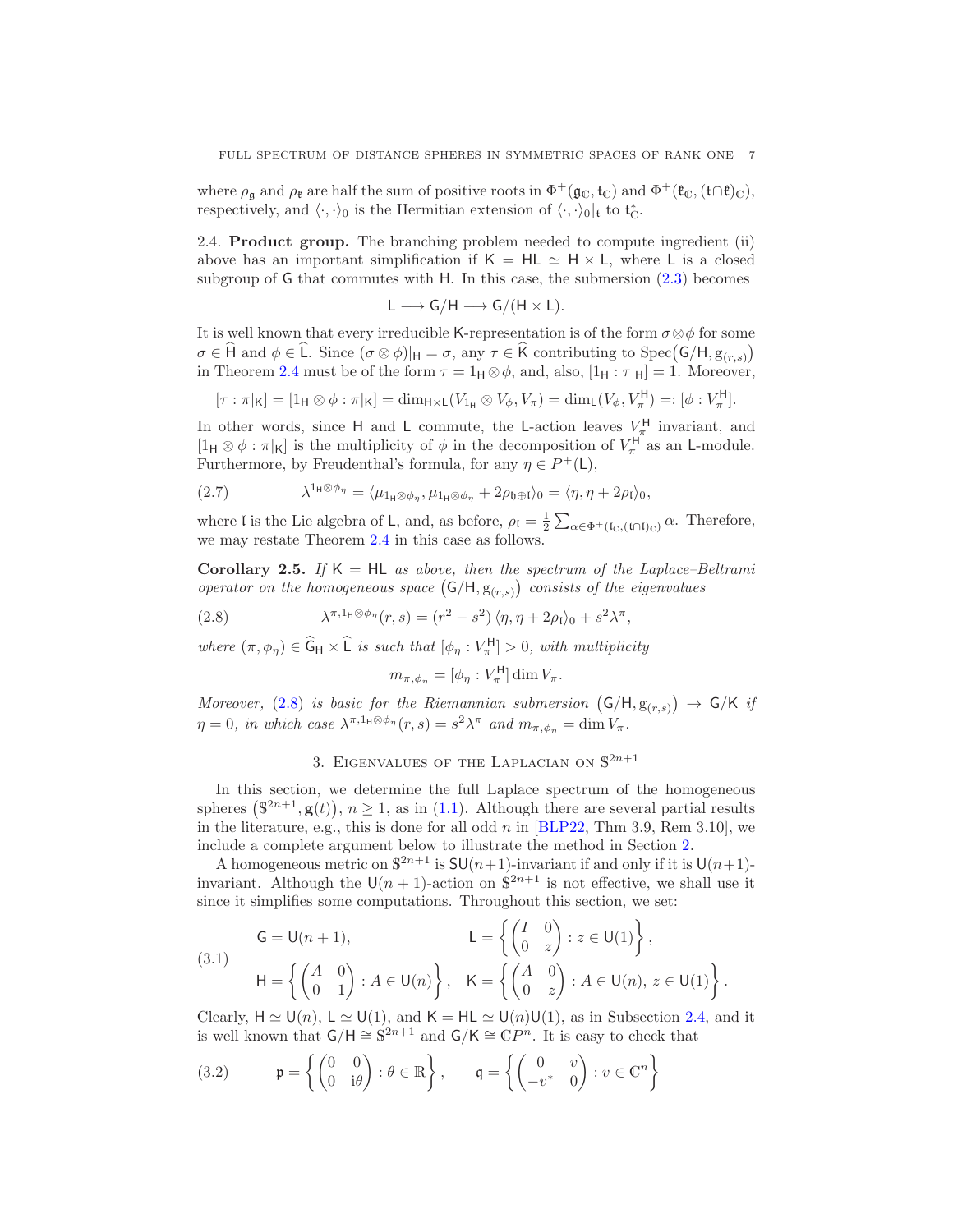satisfy  $\mathfrak{k} = \mathfrak{h} \oplus \mathfrak{p}$  and  $\mathfrak{g} = \mathfrak{k} \oplus \mathfrak{q} = \mathfrak{h} \oplus (\mathfrak{p} \oplus \mathfrak{q})$ . Moreover, as subrepresentations of the isotropy representation of H, p is trivial and q is the standard representation.

Consider the G-invariant metrics  $g(r,s)$  on  $G/H$  as in Subsection [2.1.](#page-3-2) Since  $\mathfrak p$  and q are irreducible and non-equivalent, every G-invariant metric on G/H is isometric to some  $g_{(r,s)}$ ; e.g., for all  $t > 0$ , the metric  $g(t)$  in  $(1.1)$  is isometric to  $g_{(\frac{1}{t\sqrt{2}},1)}$ .

<span id="page-7-3"></span>**Proposition 3.1.** For all  $n \geq 1$ , the spectrum of the Laplace–Beltrami operator on  $(\mathbb{S}^{2n+1},\mathbb{S}_{(r,s)})$  consists of the eigenvalues

<span id="page-7-0"></span>(3.3) 
$$
\lambda^{(p,q)}(r,s) = (4p(p+q+n)+2nq)s^2 + 2q^2r^2, \quad p,q \in \mathbb{N}_0,
$$

which are basic if  $q = 0$ , and have multiplicity

<span id="page-7-1"></span>(3.4) 
$$
m_{p,q} = (2 - \delta_{q0}) \frac{2p+q+n}{n} {p+q+n-1 \choose p+q} {p+n-1 \choose p}.
$$

*Proof.* Since the groups [\(3.1\)](#page-6-3) satisfy  $K = HL$ , we may apply Corollary [2.5.](#page-6-4) Fix the maximal torus of G given by  $\mathsf{T} = \{ \text{diag}(e^{\mathrm{i}\theta_1}, \dots, e^{\mathrm{i}\theta_{n+1}}) : \theta_1, \dots, \theta_{n+1} \in \mathbb{R} \}.$  Note that T ∩ K, T ∩ H, and T ∩ L are maximal tori in K, H, and L respectively. The Lie algebra t and its complexification  $t_{\mathbb{C}}$  consist of elements  $Y = \text{diag}(i\theta_1, \ldots, i\theta_{n+1}),$ where  $\theta_j$  are in R and C, respectively. Define  $\varepsilon_j: \mathfrak{t}_{\mathbb{C}}^* \to \mathbb{C}$  as  $\varepsilon_j(Y) = i\theta_j$ , for Y as above, and note that  $\frac{1}{\sqrt{2}}$  $\frac{1}{2}\varepsilon_1,\ldots,\frac{1}{\sqrt{2}}$  $\frac{1}{2}\varepsilon_{n+1}$  is a  $\langle \cdot, \cdot \rangle_0$ -orthonormal basis of  $\mathfrak{t}_0^*$ .

With the standard order, we have  $\Phi^+(\mathfrak{g}_\mathbb{C}, \mathfrak{t}_\mathbb{C}) = \{\varepsilon_i - \varepsilon_j : 1 \leq i < j \leq n+1\},\$ so half the sum of positive roots is  $\rho_{\mathfrak{g}} = \sum_{j=1}^{n+1} \frac{n+2-j}{2} \varepsilon_j$ , and the set of dominant integral weights is  $P^+(\mathsf{G}) = \left\{ \sum_{j=1}^{n+1} a_j \varepsilon_j \in \bigoplus_{j=1}^{n+1} \mathbb{Z} \varepsilon_j : a_1 \geq a_2 \geq \cdots \geq a_{n+1} \right\}.$ 

The classical branching rule from G to H (see e.g. [\[Kna02,](#page-18-8) Thm. 9.14]) states that, if  $\Lambda = \sum_{i=1}^{n+1} a_i \varepsilon_i \in P^+(\mathsf{G})$  and  $\nu = \sum_{i=1}^n b_i \varepsilon_i \in P^+(\mathsf{H})$ , then  $[\sigma_\nu : \pi|_{\Lambda}] > 0$  if and only if  $a_1 \ge b_1 \ge a_2 \ge \cdots \ge a_n \ge b_n \ge a_{n+1}$ ; in which case  $[\sigma_\nu : \pi|_{\Lambda}] = 1$ . We conclude that  $\pi_{\Lambda} \in \widehat{G}_{H}$ , i.e.,  $\dim V_{\pi}^{H} = [1_{H} : \pi|_{\Lambda}] > 0$ , if and only if  $a_{i} = 0$  for all  $2 \leq i \leq n$  and  $a_1 \geq 0 \geq a_{n+1}$ . Therefore, the set of spherical representations is:

<span id="page-7-2"></span>
$$
\widehat{\mathsf{G}}_{\mathsf{H}} = \{ \pi_{k,l} := \pi_{l\varepsilon_1 - k\varepsilon_{n+1}} : k, l \in \mathbb{N}_0 \}.
$$

We henceforth abbreviate  $V_{k,l} := V_{\pi_{k,l}}$ . It is a simple matter to check that

(3.5) 
$$
\dim V_{k,l} = \frac{k+l+n}{n} {k+n-1 \choose k} {l+n-1 \choose l},
$$

by the Weyl Dimension Formula, see e.g. [\[Kna02,](#page-18-8) Thm. 5.84].

Note that  $L \simeq U(1)$  is abelian and  $(I \cap \mathfrak{t})^*_{\mathbb{C}} = \mathbb{C} \varepsilon_{n+1}$ . Thus, its root system is empty, i.e.  $\rho_l = 0$ , and every L-integral weight is dominant, that is,  $P^+(L) = \{ \phi_m :=$  $\phi_{m\epsilon_{n+1}} : m \in \mathbb{Z}$ . It is well known that  $V_{k,l}^{\mathsf{H}} \simeq \phi_{l-k}$  as L-modules; more precisely,  $\pi_{k,l}\left(\left(\begin{smallmatrix} I_n & 0 \\ 0 & z \end{smallmatrix}\right)\right) \cdot v = z^{l-k} v \text{ for } v \in V_{k,l}^{\mathsf{H}} \text{ and } z \in \mathsf{U}(1), \text{ see e.g. [GW09, Thm. 8.1.2].}$  $\pi_{k,l}\left(\left(\begin{smallmatrix} I_n & 0 \\ 0 & z \end{smallmatrix}\right)\right) \cdot v = z^{l-k} v \text{ for } v \in V_{k,l}^{\mathsf{H}} \text{ and } z \in \mathsf{U}(1), \text{ see e.g. [GW09, Thm. 8.1.2].}$  $\pi_{k,l}\left(\left(\begin{smallmatrix} I_n & 0 \\ 0 & z \end{smallmatrix}\right)\right) \cdot v = z^{l-k} v \text{ for } v \in V_{k,l}^{\mathsf{H}} \text{ and } z \in \mathsf{U}(1), \text{ see e.g. [GW09, Thm. 8.1.2].}$ 

From Corollary [2.5,](#page-6-4) the eigenvalues of  $(\mathbb{S}^{2n+1}, \mathbb{S}_{(r,s)})$  are  $\lambda^{\pi_{k,l},1_H \otimes \phi_{l-k}}(r,s)$  for all  $k, l \in \mathbb{N}_0$ , with multiplicity dim  $V_{k,l}$ . Moreover, by  $(2.6)$  and  $(2.7)$ , we have that

$$
\lambda^{1_{\mathsf{H}}\otimes\phi_m} = \langle m\varepsilon_{n+1}, m\varepsilon_{n+1}\rangle_0 = 2m^2,
$$
  

$$
\lambda^{\pi_{k,l}} = \langle l\varepsilon_1 - k\varepsilon_{n+1} + 2\rho_{\mathfrak{g}}, l\varepsilon_1 - k\varepsilon_{n+1}\rangle_0 = 2l(n+l) + 2k(n+k).
$$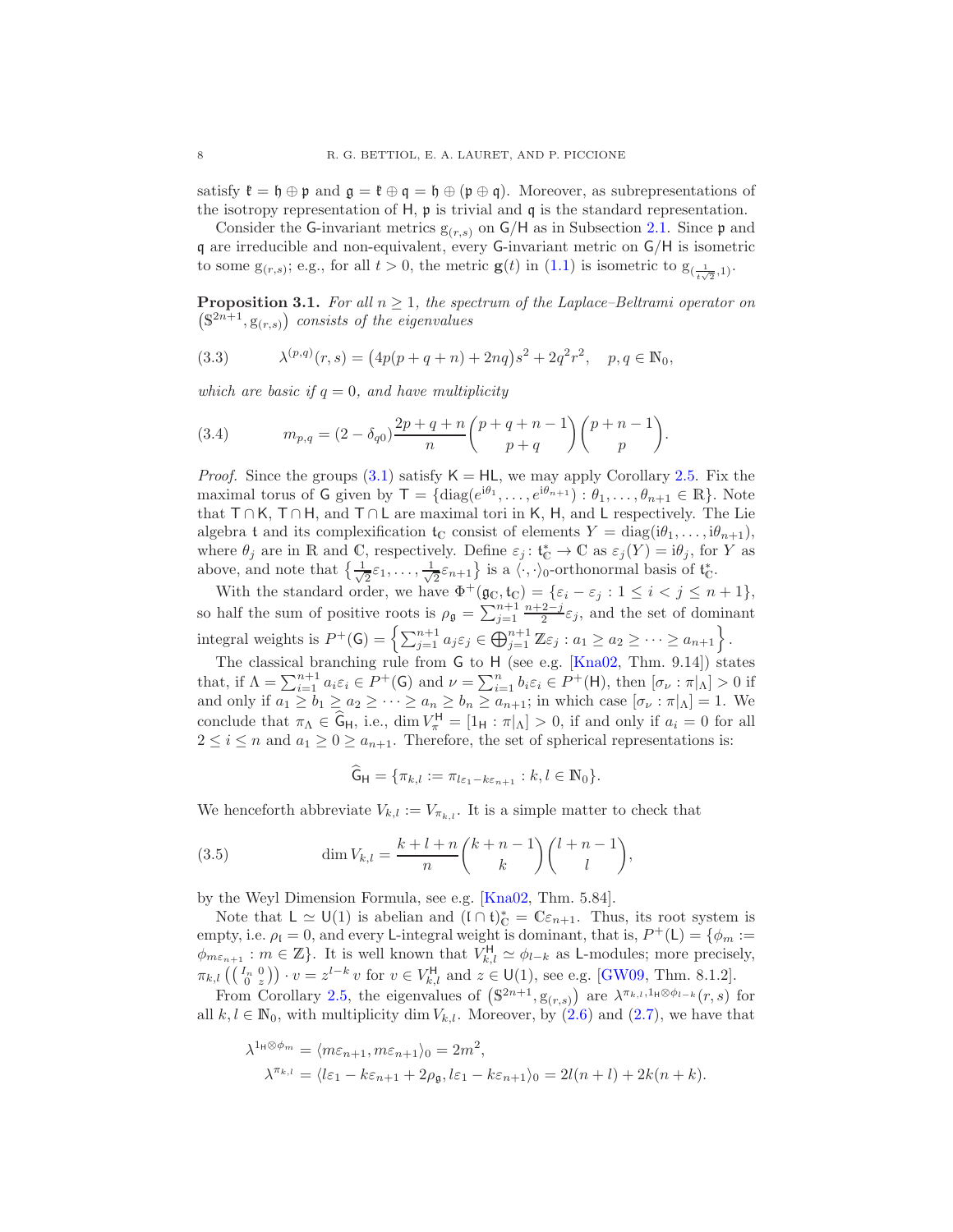We conclude from  $(2.8)$  that the corresponding eigenvalue is

<span id="page-8-1"></span>
$$
\lambda^{\pi_{k,l},1_{\mathsf{H}}\otimes\phi_{l-k}}(r,s) = (r^2 - s^2) \lambda^{1_{\mathsf{H}}\otimes\phi_{k-l}} + s^2 \lambda^{\pi_{k,l}}
$$
  
(3.6)  

$$
= 2(k-l)^2(r^2 - s^2) + (2l(n+l) + 2k(n+k))s^2
$$

$$
= (4kl + 2n(k+l))s^2 + 2(k-l)^2r^2.
$$

<span id="page-8-2"></span>For convenience of notation, let us reindex  $(k, l) \in \mathbb{N}_0^2$  as  $(p, q) \in \mathbb{N}_0^2$ ,

(3.7) 
$$
p := \min\{k, l\}, \qquad q := \max\{k, l\} - \min\{k, l\} = |k - l|.
$$

Since  $kl = p(p+q)$ ,  $k+l = 2p+q$ , and  $(k-l)^2 = q^2$ , [\(3.6\)](#page-8-1) is equal to [\(3.3\)](#page-7-0). Moreover,  $q = 0$  if and only if  $k = l$ , which is equivalent to  $\phi_{l-k} = 1$ <sub>L</sub>, proving the claim regarding basic eigenvalues.

We conclude by determining the contribution  $m_{p,q}$  to the multiplicity of the eigenvalue  $\lambda^{(p,q)}(r,s) \in \text{Spec}(\mathbb{S}^{2n+1},\mathbb{S}_{(r,s)})$ . On the one hand, if  $q=0$ , the only solution to [\(3.7\)](#page-8-2) is  $(k, l) = (p, p)$ , so this contribution is  $m_{p,0} = \dim V_{p,p}$ . On the other hand, if  $q > 0$ , then there are two solutions to [\(3.7\)](#page-8-2), namely  $(k, l) = (p + q, p)$ and  $(k, l) = (p, p + q)$ , yielding a contribution of  $m_{p,q} = \dim V_{p+q,p} + \dim V_{p,p+q} =$  $2 \dim V_{p+q,p}$ . Therefore, [\(3.4\)](#page-7-1) now follows from [\(3.5\)](#page-7-2).

# 4. EIGENVALUES OF THE LAPLACIAN ON  $\mathbb{S}^{4n+3}$

<span id="page-8-0"></span>This short section gives the full Laplace spectrum of the homogeneous spheres  $(\mathbb{S}^{4n+3}, \mathbf{h}(t)), n \ge 1$ , based on [\[BLP22\]](#page-17-3). Following the same notation as above, we set

<span id="page-8-4"></span>(4.1) 
$$
G = Sp(n + 1),
$$

$$
L = \left\{ \begin{pmatrix} I & 0 \\ 0 & z \end{pmatrix} : z \in Sp(1) \right\},
$$

$$
H = \left\{ \begin{pmatrix} A & 0 \\ 0 & 1 \end{pmatrix} : A \in Sp(n) \right\}, \quad K = \left\{ \begin{pmatrix} A & 0 \\ 0 & z \end{pmatrix} : A \in Sp(n), z \in Sp(1) \right\}.
$$

Clearly,  $H \simeq Sp(n)$ ,  $L \simeq Sp(1)$ , and  $K = HL \simeq Sp(n)Sp(1)$ , as in Subsection [2.4,](#page-6-1) and it is well known that  $\mathsf{G}/\mathsf{H} \cong \mathbb{S}^{4n+3}$  and  $\mathsf{G}/\mathsf{K} \cong \mathbb{H}P^n$ . It is easy to check that

(4.2) 
$$
\mathfrak{p} = \left\{ \begin{pmatrix} 0 & 0 \\ 0 & a \end{pmatrix} : a \in \text{Im }\mathbb{H} \right\}, \quad \mathfrak{q} = \left\{ \begin{pmatrix} 0 & v \\ -v^* & 0 \end{pmatrix} : v \in \mathbb{H}^n \right\}.
$$

They satisfy  $\mathfrak{k} = \mathfrak{h} \oplus \mathfrak{p}$  and  $\mathfrak{g} = \mathfrak{k} \oplus \mathfrak{q} = \mathfrak{h} \oplus (\mathfrak{p} \oplus \mathfrak{q})$ . As subrepresentations of the isotropy representation of  $H$ ,  $\mathfrak p$  is equivalent to three copies of the trivial representation, and q is the standard representation.

Consider again the G-invariant metrics  $g(r,s)$  on  $G/H$ , as in Subsection [2.1.](#page-3-2) This is a 2-parameter subfamily of the 4-parameter family of G-invariant metrics on G/H, see e.g. [\[BLP22,](#page-17-3) Sec. 3.2]. For all  $t > 0$ , the metric  $h(t)$  in [\(1.1\)](#page-0-0) is isometric to  $g_{(\frac{1}{t},1)}$ .

<span id="page-8-5"></span>**Proposition 4.1.** For all  $n \geq 1$ , the spectrum of the Laplace–Beltrami operator on  $(\mathbb{S}^{4n+3},\mathbf{g}_{(r,s)})$  consists of eigenvalues

(4.3) 
$$
\lambda^{(p,q)}(r,s) = (4p(p+q+2n+1)+4qn)s^2 + q(q+2)r^2, \quad p,q \in \mathbb{N}_0,
$$

which are basic if  $q = 0$ , and have multiplicity

<span id="page-8-3"></span>(4.4) 
$$
m_{p,q} = \frac{(2p+q+2n+1)(q+1)^2}{(2n+1)(p+q+1)} {p+q+2n \choose p+q} {p+2n-1 \choose p}.
$$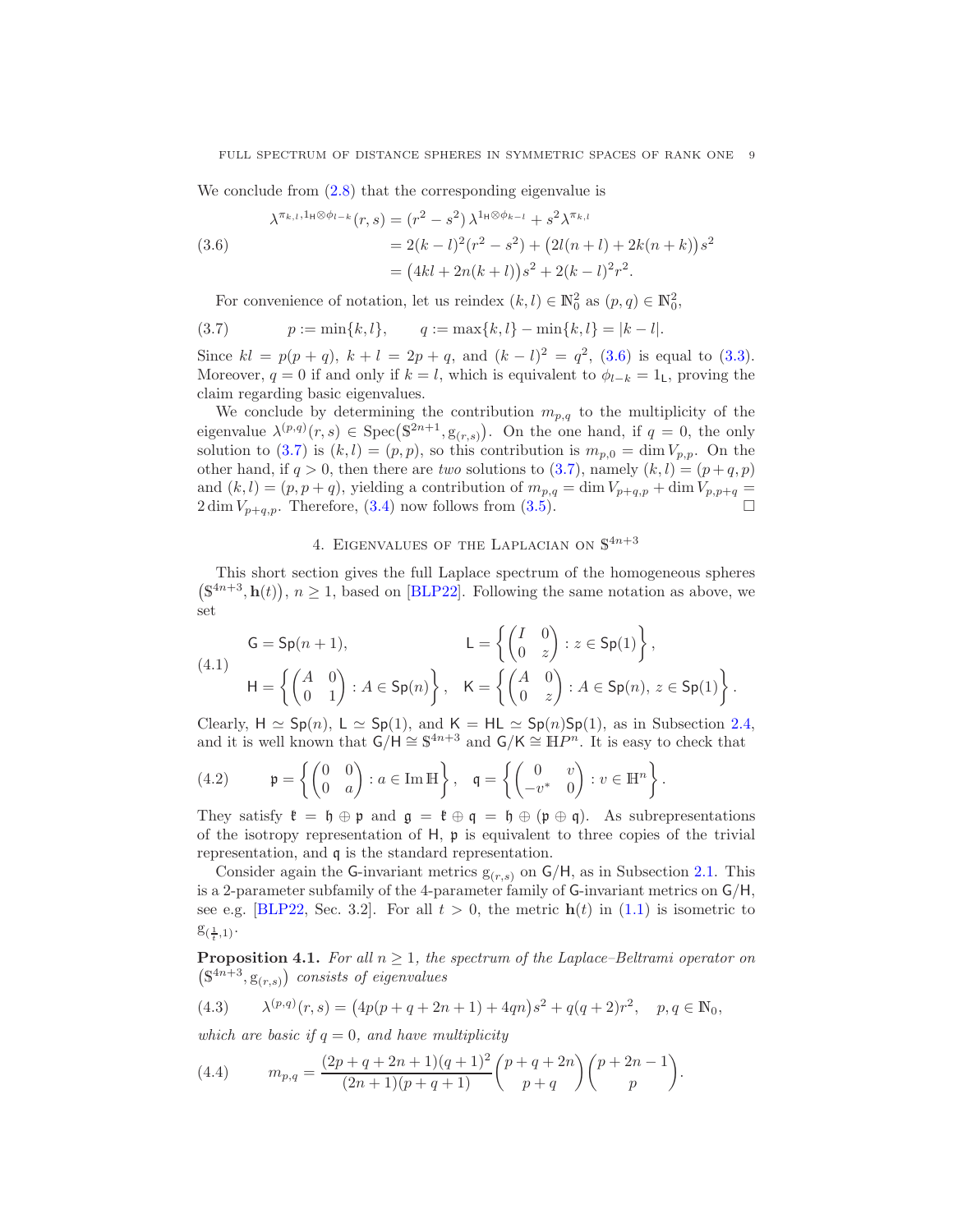Proof. This follows from Corollary [2.5,](#page-6-4) analogously to Proposition [3.1,](#page-7-3) using the appropriate branching law. Alternatively, it follows from [\[BLP22,](#page-17-3) Lem. 3.2, Rem. 3.3] replacing  $(p, q)$  with  $(p + q, p)$ , and setting  $a = b = c = r/\sqrt{2}$ , which implies that  $\nu_j^{(q)}(a, b, c) = \frac{1}{2}r^2q(q+2)$  for all  $1 \le j \le q+1$ . Accordingly, the multiplicity [\(4.4\)](#page-8-3) is  $q+1$  times that in [\[BLP22,](#page-17-3) (3.11)], since  $\nu_j^{(q)}$  does not depend on j in this case.  $\Box$ 

# 5. EIGENVALUES OF THE LAPLACIAN ON  $\mathbb{S}^{15}$

<span id="page-9-0"></span>In this section, we determine the full Laplace spectrum of  $(S^{15}, k(t))$ . The Lie groups  $H \subset K \subset G$  in this case do not follow the pattern [\(3.1\)](#page-6-3) and [\(4.1\)](#page-8-4) of the previous sections. Namely, the inclusion  $H \subset K$  is *not* given by a block embedding, and there is no Lie subgroup  $L \subset K$  such that  $K = HL$ . In particular, Corollary [2.5](#page-6-4) no longer applies.

Let  $G = Spin(9)$ , and identify its Lie algebra  $g = spin(9)$  with  $\mathfrak{so}(9)$  in the standard way. Let K be the subgroup of G isomorphic to Spin(8) with Lie algebra

$$
\mathfrak{k}=\{\mathrm{diag}(X,0)\in\mathfrak{g}:X\in\mathfrak{so}(8)\}\simeq\mathfrak{so}(8).
$$

Clearly,  $G/K \cong \mathbb{S}^8$ . In order to define the subgroup  $H \subset K$ , which is isomorphic to Spin(7), but whose Lie algebra  $\mathfrak{h} \subset \mathfrak{k}$  is not a block inclusion as  $\mathfrak{k} \subset \mathfrak{g}$  above, we follow an approach tailored to apply the branching law of Baldoni-Silva [\[BS79,](#page-18-11) §6].

Let  $\mathsf{F} \cong \mathsf{F}_4^{-20}$  be the simply connected Lie group associated to the real simple Lie algebra f of type FII. The maximal compact subgroup of F (which is unique up to conjugation) is isomorphic to  $\mathsf{G}$ , and  $\mathsf{F}/\mathsf{G} \cong \mathbb{C} \mathsf{a} H^2$ . Fix the maximal torus T ⊂ G ⊂ F with Lie algebra

<span id="page-9-1"></span>(5.1) 
$$
\mathfrak{t} = \left\{ \mathrm{diag}\left( \begin{pmatrix} 0 & i\theta_1 \\ -i\theta_1 & 0 \end{pmatrix}, \ldots, \begin{pmatrix} 0 & i\theta_4 \\ -i\theta_4 & 0 \end{pmatrix}, 1 \right) \in \mathfrak{g} : \theta_1, \ldots, \theta_4 \in \mathbb{R} \right\}.
$$

Its complexification  $t_C$  is a Cartan subalgebra of  $\mathfrak{g}_C$ , with elements as in [\(5.1\)](#page-9-1) where  $\theta_1,\ldots,\theta_4\in\mathbb{C}$ . The functionals  $\varepsilon_j\colon \mathfrak{t}_{\mathbb{C}}^*\to\mathbb{C}$  that map such an element to  $\theta_j$  form a  $\mathbb{C}$ -basis of  $\mathfrak{t}_{\mathbb{C}}^*$ . Fix an order on it such that the corresponding positive root systems of  $\mathfrak{g}_\mathbb{C}$  and  $\mathfrak{f}_\mathbb{C}$  with respect to  $\mathfrak{t}_\mathbb{C}$  are

$$
\Phi^+(\mathfrak{g}_\mathbb{C}, \mathfrak{t}_\mathbb{C}) = \{\varepsilon_i : 1 \le i \le 4\} \cup \{\varepsilon_i \pm \varepsilon_j : 1 \le i < j \le 4\},
$$
  

$$
\Phi^+(\mathfrak{f}_\mathbb{C}, \mathfrak{t}_\mathbb{C}) = \Phi^+(\mathfrak{g}_\mathbb{C}, \mathfrak{t}_\mathbb{C}) \cup \{\frac{1}{2}(\varepsilon_1 \pm \varepsilon_2 \pm \varepsilon_3 \pm \varepsilon_4)\}.
$$

Let  $m$  be the orthogonal complement of  $g$  on  $f$  with respect to the Killing form of  $f$ , so that  $\mathfrak{f} = \mathfrak{g} \oplus \mathfrak{m}$  is a Cartan decomposition. Set  $\alpha = \frac{1}{2}(\varepsilon_1 - \varepsilon_2 - \varepsilon_3 - \varepsilon_4) \in \Phi^+(\mathfrak{f}_C, \mathfrak{t}_C)$ , and choose root vectors  $X_{\alpha} \in (\mathfrak{f}_{\mathbb{C}})_{\alpha}$  and  $X_{-\alpha} \in (\mathfrak{f}_{\mathbb{C}})_{-\alpha}$  satisfying  $[X_{\alpha}, X_{-\alpha}] \in \mathfrak{p}$ . Then  $\mathfrak{a} := \mathbb{R}(X_{\alpha_4} + X_{-\alpha_4})$  is a maximal abelian subalgebra of  $\mathfrak{p}$ . Finally, define H as the centralizer of a in K, that is,

$$
\mathsf{H} = \{k \in \mathsf{K} : \mathrm{Ad}(k) \cdot \mathfrak{a} = 0\}.
$$

It can be checked that its Lie algebra  $\mathfrak{h} = \{X \in \mathfrak{k} : [X, \mathfrak{a}] = 0\}$  is isomorphic to  $\mathfrak{so}(7)$ , and  $H \simeq \text{Spin}(7)$ ,  $G/H \cong \mathbb{S}^{15}$ , and  $K/H \cong \mathbb{S}^7$ .

Consider the  $\langle \cdot, \cdot \rangle_0$ -orthogonal complements p and q, and G-invariant metrics  $g_{(r,s)}$ , as in Subsection [2.1.](#page-3-2) As subrepresentations of the isotropy representation of H,  $\mathfrak p$  is the standard representation, and  $\mathfrak q$  is the spin representation. Since they are irreducible and non-equivalent, every G-invariant metric on G/H is isometric to some  $g_{(r,s)}$ ; e.g., for all  $t > 0$ , the metric  $\mathbf{k}(t)$  in  $(1.1)$  is isometric to  $g_{(\frac{1}{t},2)}$ .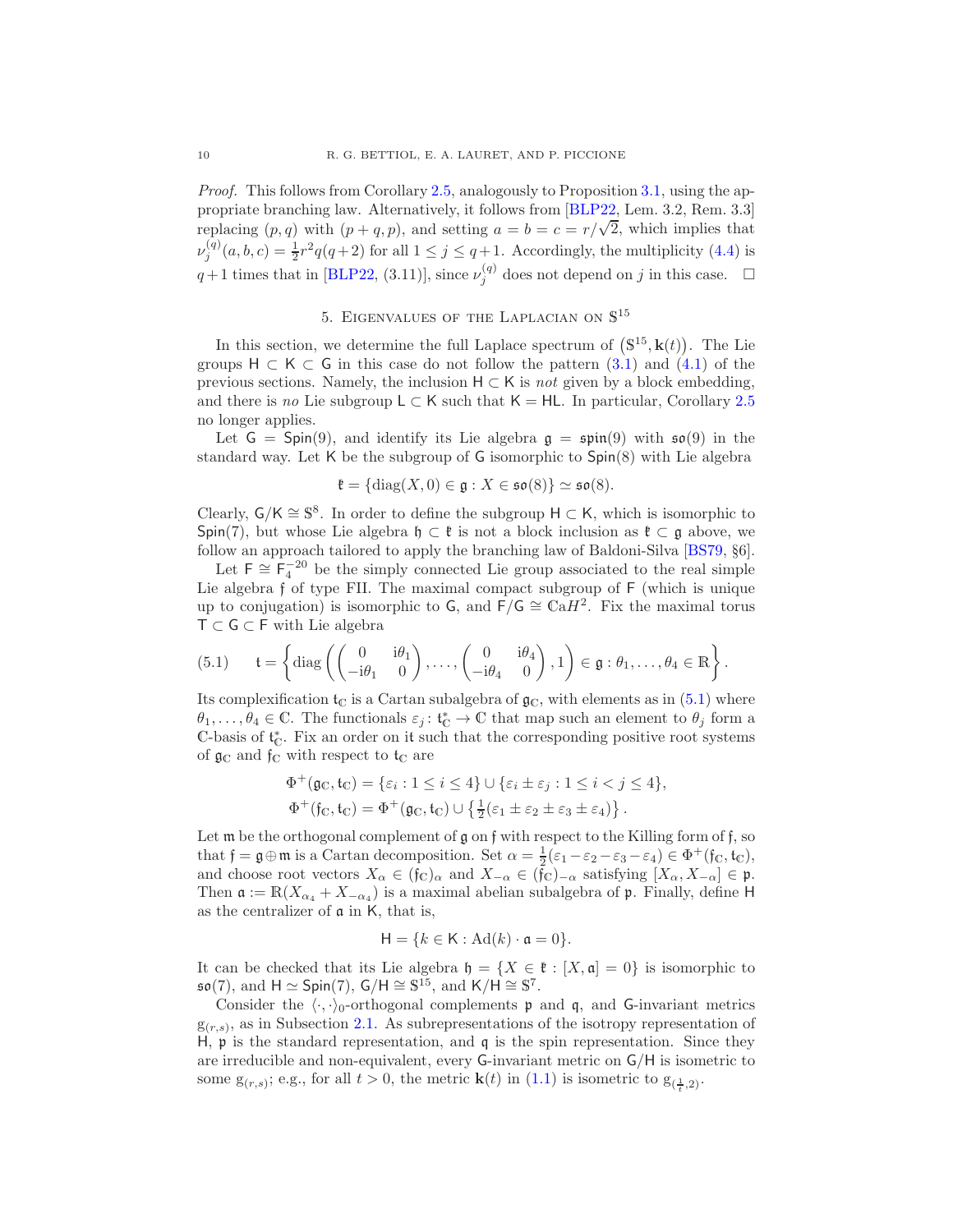<span id="page-10-3"></span>**Proposition 5.1.** The spectrum of the Laplace–Beltrami operator on  $(\mathbb{S}^{15}, g_{(r,s)})$ consists of eigenvalues

<span id="page-10-2"></span>(5.2) 
$$
\lambda^{(p,q)}(r,s) = (p^2 + p(q+7) + 2q)s^2 + q(q+6)r^2, \quad p, q \in \mathbb{N}_0,
$$

which are basic if  $q = 0$ , and have multiplicity

<span id="page-10-1"></span>(5.3) 
$$
m_{p,q} = \frac{2p+q+7}{7} \left(1+\frac{q}{3}\right) \frac{\binom{p+q+6}{p+q} \binom{p+3}{p} \binom{q+5}{q}}{\binom{p+q+3}{p+q}}.
$$

Proof. In order to apply Theorem [2.4,](#page-4-2) we first state the branching law from G to H in order to determine  $\widehat{G}_H$  and the integers  $[1_H : \tau|_H]$  and  $[\tau : \pi|_K]$  for  $\tau \in \widehat{K}$  satisfying  $[\tau : \pi|_{\mathsf{K}}] > 0$ . Note that  $\mathsf{T} \cap \mathsf{K}$  is a maximal torus in K, and the corresponding positive root system is  $\Phi^+(\mathfrak{k}_\mathbb{C}, (\mathfrak{t} \cap \mathfrak{k})_\mathbb{C}) = \{\varepsilon_i \pm \varepsilon_j : 1 \leq i < j \leq 4\}$  with simple roots  $\varepsilon_1 - \varepsilon_2, \varepsilon_2 - \varepsilon_3, \varepsilon_3 - \varepsilon_4, \varepsilon_3 + \varepsilon_4$ . We have that

$$
P^{+}(\mathsf{G}) = \left\{ \sum_{i=1}^{4} a_{i} \varepsilon_{i} : \begin{array}{l} a_{1} \geq a_{2} \geq a_{3} \geq a_{4} \geq 0, \\ 2a_{i} \in \mathbb{Z}, a_{i} - a_{j} \in \mathbb{Z} \text{ for } 1 \leq i, j \leq 4 \end{array} \right\},
$$
  

$$
P^{+}(\mathsf{K}) = \left\{ \sum_{i=1}^{4} a_{i} \varepsilon_{i} : \begin{array}{l} a_{1} \geq a_{2} \geq a_{3} \geq |a_{4}|, \\ 2a_{i} \in \mathbb{Z}, a_{i} - a_{j} \in \mathbb{Z} \text{ for } 1 \leq i, j \leq 4 \end{array} \right\}.
$$

The fundamental weights of  $\Phi^+(\mathfrak{g}_\mathbb{C}, \mathfrak{t}_\mathbb{C})$  are  $\omega_1 = \varepsilon_1, \omega_2 = \varepsilon_1 + \varepsilon_2, \omega_3 = \varepsilon_1 + \varepsilon_2 + \varepsilon_3$ , and  $\omega_4 = \frac{1}{2}(\varepsilon_1 + \varepsilon_2 + \varepsilon_3 + \varepsilon_4)$ , and they satisfy  $P^+(\mathsf{G}) = \bigoplus_{i=1}^4 \mathbb{N}_0 \omega_i$ .

We define  $\varphi: \mathfrak{t}_{\mathbb{C}}^* \to \mathfrak{t}_{\mathbb{C}}^*$  to be the linear map determined by

$$
\varphi(\varepsilon_1) = \frac{1}{2} (+\varepsilon_1 + \varepsilon_2 + \varepsilon_3 - \varepsilon_4),
$$
  
\n
$$
\varphi(\varepsilon_2) = \frac{1}{2} (+\varepsilon_1 + \varepsilon_2 - \varepsilon_3 + \varepsilon_4),
$$
  
\n
$$
\varphi(\varepsilon_3) = \frac{1}{2} (+\varepsilon_1 - \varepsilon_2 + \varepsilon_3 + \varepsilon_4),
$$
  
\n
$$
\varphi(\varepsilon_4) = \frac{1}{2} (-\varepsilon_1 + \varepsilon_2 + \varepsilon_3 + \varepsilon_4).
$$

One can check that  $\varphi^2 = \text{Id}$ . Since  $\varphi$  permutes the simple roots of  $\Phi^+(\mathfrak{k}_\mathbb{C}, (\mathfrak{t} \cap \mathfrak{k})_\mathbb{C}),$ namely,  $\varphi(\varepsilon_1 - \varepsilon_2) = \varepsilon_3 - \varepsilon_4$ ,  $\varphi(\varepsilon_2 - \varepsilon_3) = \varepsilon_2 - \varepsilon_3$ ,  $\varphi(\varepsilon_3 - \varepsilon_4) = \varepsilon_1 - \varepsilon_2$ , and  $\varphi(\varepsilon_3 + \varepsilon_4) = \varepsilon_3 + \varepsilon_4$ , we have that  $\varphi$  is an automorphism of  $\Phi^+(\mathfrak{k}_\mathbb{C}, (\mathfrak{t} \cap \mathfrak{k})_\mathbb{C})$ , which extends to an automorphism of  $\mathfrak{k}_\mathbb{C}$  that we denote again by  $\varphi$ . It turns out (see [\[BS79,](#page-18-11) p. 248]) that  $\varphi(\mathfrak{h})$  is a copy of  $\mathfrak{so}(7)$  embedded in  $\mathfrak{k} \simeq \mathfrak{so}(8)$ . More precisely,  $\varphi(\mathfrak{h}) = {\rm diag}(X, 0, 0) \in \mathfrak{g} : X \in \mathfrak{so}(7)$ , so the simple roots are:  $\varepsilon_1 - \varepsilon_2 = \varphi(\varepsilon_3 - \varepsilon_4)$  $(\varepsilon_4), \varepsilon_2 - \varepsilon_3 = \varphi(\varepsilon_2 - \varepsilon_3), \varepsilon_3 = \varphi(\frac{1}{2}(+\varepsilon_1 - \varepsilon_2 + \varepsilon_3 + \varepsilon_4)), \text{and } \Phi^+(\varphi(\mathfrak{h})_C, (\mathfrak{t} \cap \varphi(\mathfrak{h}))_C) =$  $\{\varepsilon_i: 1 \leq i \leq 3\} \cup \{\varepsilon_i \pm \varepsilon_j: 1 \leq i < j \leq 3\},\$ hence

$$
P^{+}(\mathsf{H}') = \left\{ \sum_{i=1}^{3} c_i \varepsilon_i : \begin{array}{l} c_1 \geq c_2 \geq c_3 \geq 0, \\ 2c_i \in \mathbb{Z}, \ c_i - c_j \in \mathbb{Z} \ \text{for} \ 1 \leq i, j \leq 3 \end{array} \right\},
$$

where H' denotes the only connected Lie subgroup of K with Lie algebra  $\varphi(\mathfrak{h})$ .

We are now in position to state the branching law from G to H established by Baldoni-Silva [\[BS79,](#page-18-11) Thm. 6.3]. For  $\Lambda = \sum_{i=1}^{4} a_i \varepsilon_i \in P^+(G)$ ,

<span id="page-10-0"></span>(5.4) 
$$
\pi_{\Lambda}|_{\mathsf{H}} = \sum_{\substack{b_1 \varepsilon_1 + b_2 \varepsilon_2 + b_3 \varepsilon_3 + b_4 \varepsilon_4 \in P^+(K):\\a_1 \ge b_1 \ge a_2 \ge b_2 \ge a_3 \ge b_3 \ge a_4 \ge |b_4|,}} \sum_{\substack{\nu := c_1 \varepsilon_1 + c_2 \varepsilon_2 + c_3 \varepsilon_3 \in P^+(H'):\\b'_1 \ge c_1 \ge b'_2 \ge c_2 \ge b'_3 \ge c_3 \ge |b'_4|,\\b'_1 - c_1 \in \mathbb{Z}}} \sigma_{\nu} \circ \varphi.
$$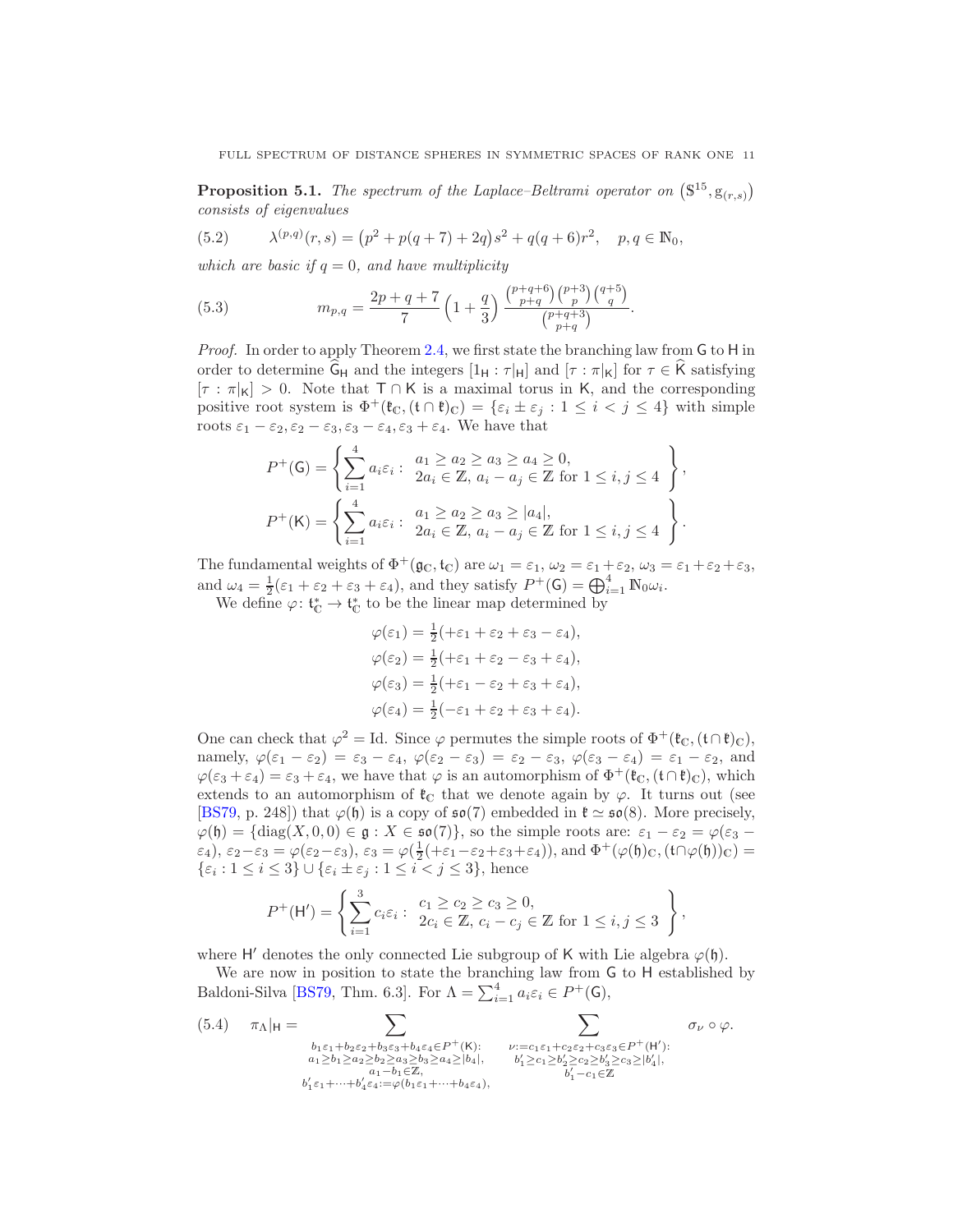We claim that

$$
\widehat{\mathsf{G}}_{\mathsf{H}} = \{ \pi_{p,q} := \pi_{p\omega_1 + q\omega_4} : p, q \in \mathbb{N}_0 \}.
$$

Recall that  $\omega_1 = \varepsilon_1$  and  $\omega_4 = \frac{1}{2}(\varepsilon_1 + \varepsilon_2 + \varepsilon_3 + \varepsilon_4)$ . Let  $\Lambda = \sum_{i=1}^4 a_i \varepsilon_i \in P^+(\mathsf{G})$ . Of course, the trivial H-representation 1<sub>H</sub> coincides with  $\sigma_{\nu}$  with  $\nu = 0$ , i.e.  $c_1 =$  $c_2 = c_3 = 0$ . Therefore, if  $[1_H : \pi_\Lambda|_H] > 0$ , then the coefficients in [\(5.4\)](#page-10-0) satisfy  $b'_2 = b'_3 = b'_4 = 0$  and  $b'_1 \in \mathbb{N}_0$ , which gives  $b_1 = b_2 = b_3 = -b_4 = b'_1/2$ , and consequently  $a_2 = a_3 = a_4 = b'_1/2$  and  $a_1 - b'_1/2 \in \mathbb{N}_0$ . We conclude that  $\Lambda =$  $b'_1\omega_4 + (a_1 - b'_1/2)\omega_1$ , as claimed.

Moreover, for  $\Lambda = p\omega_1 + q\omega_4$  with  $p, q \in \mathbb{N}_0$ , we have that  $[1_H : \pi_\Lambda]_H = 1$  (i.e.  $1_H$  occurs exactly once in  $\pi_\Lambda|_\mathsf{H}$ ) since the coefficients  $b_i, b'_i$  for  $1 \le i \le 4$  in [\(5.4\)](#page-10-0) are uniquely determined in terms of p and q; indeed,  $b'_1 = 2b_1 = 2b_2 = 2b_3 = -2b_4 = q$ and  $b'_2 = b'_3 = b'_4 = 0$ . This implies there exists only one  $\mu \in P^+(K)$  satisfying  $[1_H : \tau_\mu|_H] = [\tau_\mu : \pi_\Lambda|_K] = 1$ , which is given by  $\mu_q := \sum_{i=1}^4 b_i \varepsilon_i = \frac{q}{2} (\varepsilon_1 + \varepsilon_2 + \varepsilon_3 - \varepsilon_4)$ .

By the above and Theorem [2.4,](#page-4-2) the eigenvalues of  $(\mathbb{S}^{15}, \mathbb{S}_{(r,s)})$  are

$$
\lambda^{(p,q)}(r,s) = \lambda^{\pi_{p,q},\tau_q}(r,s) = (r^2 - s^2) \lambda^{\tau_q} + s^2 \lambda^{\pi_{p,q}}, \quad p,q \in \mathbb{N}_0,
$$

where  $\tau_q \in \widehat{K}$  has highest weight  $\mu_q = \frac{q}{2}(\varepsilon_1 + \varepsilon_2 + \varepsilon_3 - \varepsilon_4)$ , with multiplicity  $m_{p,q} =$ dim  $V_{\pi_{p,q}}$  equal to [\(5.3\)](#page-10-1) by the Weyl dimension formula, see e.g. [\[Kna02,](#page-18-8) Thm. 5.84]. Moreover,  $\hat{\mathsf{G}}_{\mathsf{K}} = {\pi_{p,0} = \pi_{p\epsilon_1} : p \in \mathbb{N}_0}$  by the classical branching law from  $\mathsf{Spin}(9)$ to Spin(8), so  $\lambda^{(p,q)}(r,s)$  is basic if  $q=0$ .

The only remaining step is to determine the scalars  $\lambda^{\tau_q}$  and  $\lambda^{\pi_{p,q}}$ . It is easy to check that  $\langle \varepsilon_i, \varepsilon_j \rangle_0 = \delta_{ij}$  for all  $1 \leq i, j \leq 4$ . Freudenthal's formula  $(2.6)$  gives

$$
\lambda^{\tau_q} = \langle \mu_q, \mu_q + 2\rho_{\mathfrak{k}} \rangle
$$
  
=  $\left\langle \frac{q}{2}(\varepsilon_1 + \varepsilon_2 + \varepsilon_3 - \varepsilon_4), \frac{q}{2}(\varepsilon_1 + \varepsilon_2 + \varepsilon_3 - \varepsilon_4) + \sum_{i=1}^4 (8 - 2i)\varepsilon_i \right\rangle$   
=  $\frac{q}{2}(\frac{q}{2} + 6) + \frac{q}{2}(\frac{q}{2} + 4) + \frac{q}{2}(\frac{q}{2} + 2) + \frac{q^2}{4}$   
=  $q(q + 6)$ .

Similarly, since  $2\rho_{\mathfrak{g}} = \sum_{i=1}^{4} (9 - 2i)\varepsilon_i$ , we have that

$$
\lambda^{\pi_{p,q}} = \langle p\omega_1 + q\omega_4, p\omega_1 + k\omega_4 + 2\rho_{\mathfrak{g}} \rangle
$$
  
=  $(p + \frac{q}{2})(p + \frac{q}{2} + 7) + \frac{q}{2}(\frac{q}{2} + 5) + \frac{q}{2}(\frac{q}{2} + 3) + \frac{q}{2}(\frac{q}{2} + 1)$   
=  $p^2 + p(q + 7) + q^2 + 8q$ .

<span id="page-11-0"></span>Combining the above, one obtains  $(5.2)$ , which concludes the proof.

#### 6. Unified formulae

In order to prove Theorem [A](#page-1-3) in the Introduction, we collect in Table [1](#page-12-0) the Laplace spectra of the homogeneous spheres  $(S^{N-1}, g(t))$  in  $(1.3)$ , as computed in Propositions [3.1,](#page-7-3) [4.1,](#page-8-5) and [5.1,](#page-10-3) keeping in mind the isometries relating homogeneous metrics in their geometric description [\(1.1\)](#page-0-0) with their algebraic description [\(2.2\)](#page-3-3).

*Proof of Theorem [A.](#page-1-3)* Replacing  $d \in \{1, 2, 4\}$  in [\(1.4\)](#page-1-1) and [\(1.5\)](#page-1-2), one obtains  $\lambda^{(p,q)}(t)$ and  $m_{p,q}$  as listed in Table [1.](#page-12-0) By Propositions [3.1,](#page-7-3) [4.1,](#page-8-5) and [5.1,](#page-10-3) these are the eigenvalues and respective multiplicities of the Laplace–Beltrami operator on the corresponding sphere  $(S^{N-1}, g(t))$ , and  $\lambda^{(p,q)}(t)$  is basic if  $q = 0$ .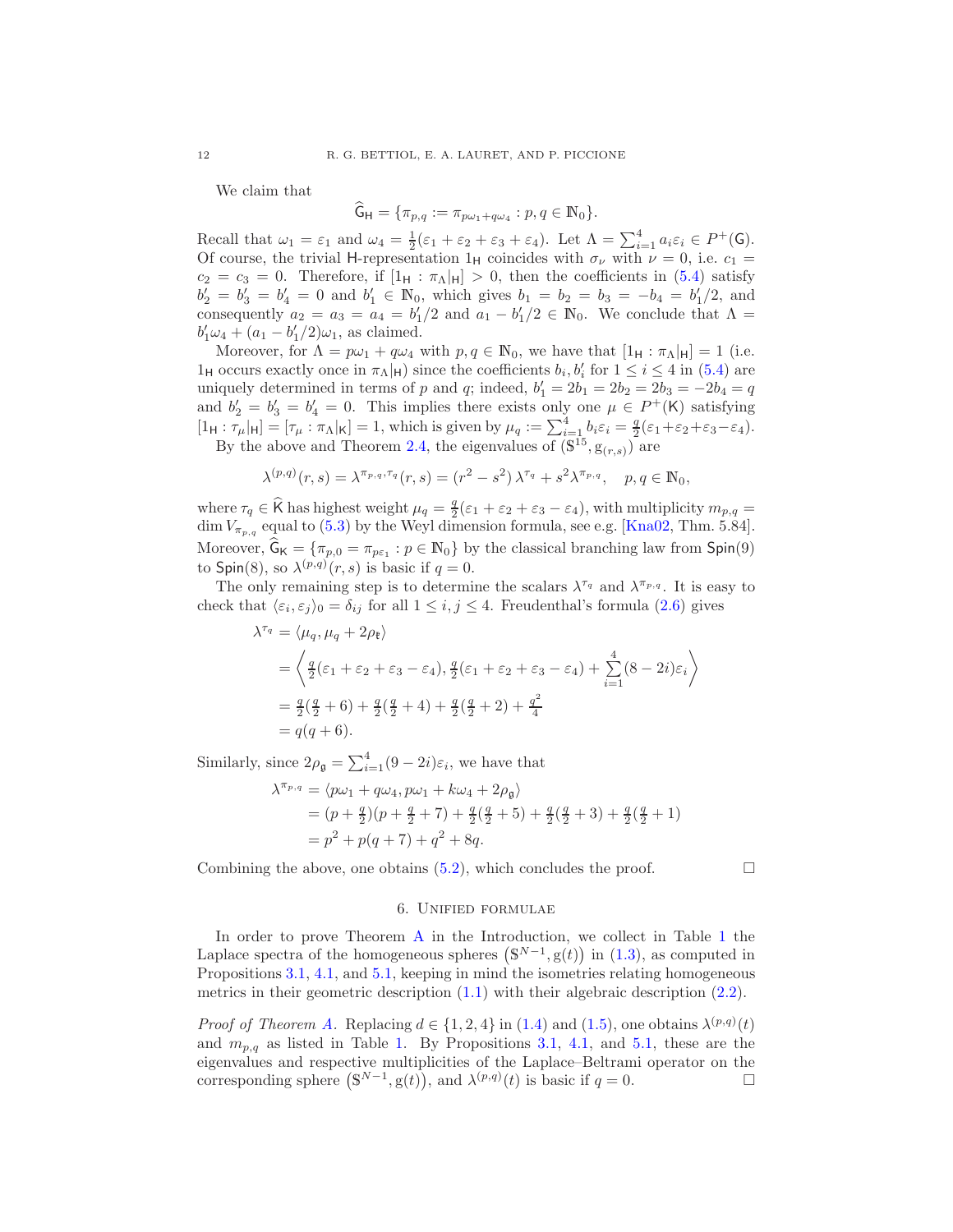| $\mathbb K$          | $(S^{N-1}, g(t))$                    | Parameters $(r, s)$ and Laplace–Beltrami spectrum                                                                                                                                                                         |
|----------------------|--------------------------------------|---------------------------------------------------------------------------------------------------------------------------------------------------------------------------------------------------------------------------|
| C<br>$d=1$           | $(\mathbb{S}^{2n+1}, \mathbf{g}(t))$ | $(r, s) = (\frac{1}{t_1, 0}, 1)$<br>$\lambda^{(p,q)}(t) = 4p(p+q+n) + 2nq + q^2 \frac{1}{t^2}$<br>$m_{p,q} = (2-\delta_{q0})\frac{2p+q+n}{n} \binom{p+q+n-1}{p+q} \binom{p+n-1}{p}$                                       |
| $\mathbb H$<br>$d=2$ | $(S^{4n+3}, h(t))$                   | $(r, s) = (\frac{1}{r}, 1)$<br>$\lambda^{(p,q)}(t) = 4p(p+q+2n+1) + 4nq + q(q+2)\frac{1}{t^2}$<br>$m_{p,q} = \frac{(2p+q+2n+1)(q+1)^2}{(2n+1)(n+a+1)} \binom{p+q+2n}{n+a} \binom{p+2n-1}{n}$                              |
| Ca<br>$d=4$          | $(S^{15}, k(t))$                     | $(r, s) = (\frac{1}{t}, 2)$<br>$\lambda^{(p,q)}(t) = 4p(p+q+7) + 8q + q(q+6)\frac{1}{t^2}$<br>$m_{p,q} = \frac{2p+q+7}{7} \left(1+\frac{q}{3}\right) \binom{p+q+6}{p+q} \binom{p+3}{p} \binom{q+5}{q} \binom{p+q+3}{p+q}$ |

<span id="page-12-0"></span>FULL SPECTRUM OF DISTANCE SPHERES IN SYMMETRIC SPACES OF RANK ONE 13

TABLE 1. Eigenvalues of the homogeneous spheres  $(S^{N-1}, g(t))$  in [\(1.3\)](#page-1-0), where  $N = 2d(n+1)$ ,  $d = \dim_{\mathbb{C}} \mathbb{K} \in \{1, 2, 4\}$ , and  $p, q \in \mathbb{N}_0$ .

Recall that the distance sphere  $S(r) \subset M$  is isometric to  $(\mathbb{S}^{N-1}, \alpha^2 \mathbb{g}(t))$ , where  $(\alpha, t)$  is  $(\sin r, \cos r)$  or  $(\sinh r, \cosh r)$  according to  $M = \mathbb{K}P^{n+1}$  or  $M = \mathbb{K}H^{n+1}$ , cf. [\(1.2\)](#page-1-4), and  $N = \dim M = 2d(n + 1)$ . Rescaling all spaces in the Riemannian submersion [\(1.3\)](#page-1-0) by  $\alpha$ , since its fibers are totally geodesic, one obtains the inclusions of spectra

(6.1) 
$$
\frac{1}{\alpha^2} \operatorname{Spec}(\mathbb{K}P^n) \subset \operatorname{Spec}(S(r)) \subset \frac{1}{\alpha^2} \Big( \operatorname{Spec}(\mathbb{K}P^n) + \operatorname{Spec}(\mathbb{S}_t^{2d-1}) \Big),
$$

where  $+$  is the Minkowski sum of sets,  $A + B = \{a + b : a \in A, b \in B\}$ . These inclusions are also immediate from Theorem [A,](#page-1-3) by analyzing the case  $q = 0$  in [\(1.4\)](#page-1-1). However, there is another remarkable inclusion of spectra, given by the following:

Corollary 6.1. The Laplace–Beltrami spectrum of  $S(r) \subset M$  satisfies

<span id="page-12-1"></span>(6.2) 
$$
\operatorname{Spec}(S(r)) \subset \operatorname{Spec}(\mathbb{S}_{\alpha}^{N-1}) \pm \operatorname{Spec}(\mathbb{S}_{t}^{2d-1}),
$$

where  $+$  is used if M is projective, and  $-$  if M is hyperbolic.

Let us first prove [\(6.2\)](#page-12-1) with a geometric argument assuming that  $K \in \{C, H\}$  and  $M = \mathbb{K}P^{n+1}$  is a projective space, hence the base of the Riemannian submersion

<span id="page-12-3"></span>(6.3) 
$$
\mathbb{S}_1^{2d-1} \longrightarrow \mathbb{S}_1^{N+2d-1} \longrightarrow \mathbb{K}P^{n+1}
$$

whose totally geodesic fibers are precisely the orbits of the free action of the group  $\mathbb{S}_1^{2d-1} \subset \mathbb{K}^*$  of multiplicative units on the unit sphere

(6.4) 
$$
\mathbb{S}_1^{N+2d-1} \subset \mathbb{R}^{N+2d} \cong \mathbb{K}^{N/2d+1}.
$$

Being a distance sphere, the preimage of  $S(r) \subset \mathbb{K}P^{n+1}$  under this submersion is the boundary of the tubular neighborhood of radius  $r$  of the fiber that corresponds to the central point of  $S(r)$ . Since this fiber is an orbit of the aforementioned action on [\(6.4\)](#page-12-2), this boundary is a product of spheres, isometric to

<span id="page-12-2"></span>
$$
\mathbb{S}_\alpha^{N-1}\times\mathbb{S}_t^{2d-1}=\mathbb{S}_1^{N+2d-1}\cap(\mathbb{R}^N\oplus\mathbb{R}^{2d})\cong\mathbb{S}_1^{N+2d}\cap(\mathbb{K}^{N/2d}\oplus\mathbb{K}),
$$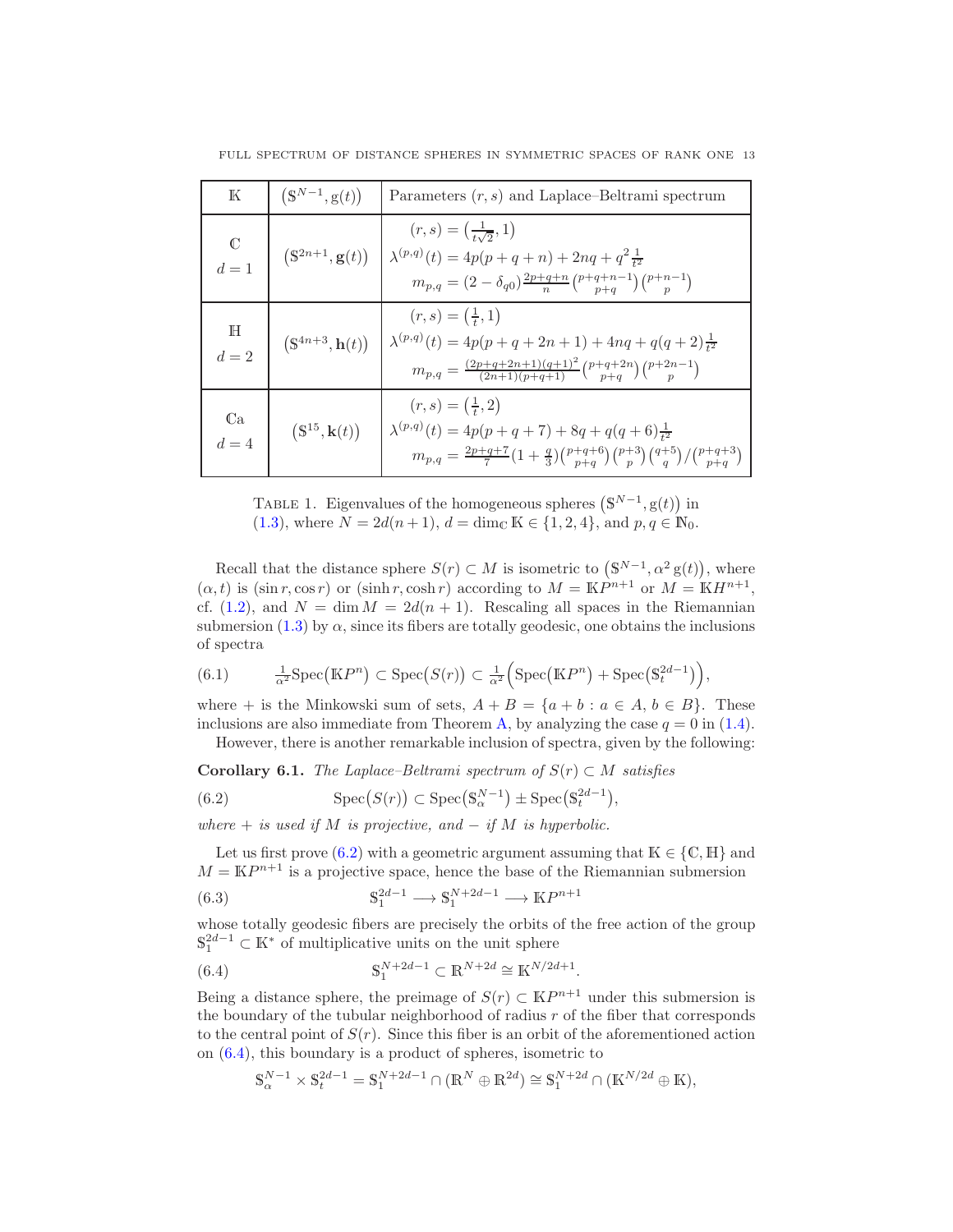which proves [\(6.2\)](#page-12-1) for  $K \in \{C, H\}$  and M projective. The same argument can be generalized to the case in which  $M = \mathbb{K}H^{n+1}$  is hyperbolic, interpreting [\(6.4\)](#page-12-2) as the unit pseudo-sphere in the pseudo-Riemannian vector space  $\mathbb{K}^{N/2d} \oplus \mathbb{K}$  of signature  $(N, 2d)$ , analogous to the discussion in [\[BdCE88,](#page-17-4) Sec. 6].

Nevertheless, the above arguments do not apply to  $\mathbb{K} = \mathbb{C}$  ain either case because it is not associative; in particular, its unit sphere  $\mathbb{S}_1^7$  is not a group. Moreover, it is well known that there are no fiber bundles  $\mathbb{S}^{\ell} \to \mathbb{C}aP^2$  such as  $(6.3)$  for topological reasons [\[Bro63\]](#page-18-12). Thus, it is a somewhat surprising consequence of Theorem [A](#page-1-3) that  $(6.2)$  still holds for  $\mathbb{K} = \mathbb{C}$ a, in both projective and hyperbolic cases. In fact,  $(6.2)$ can be explicitly parametrized, for all  $K \in \{C, H, Ca\}$  at once, using that, by [\(1.4\)](#page-1-1),

$$
\lambda^{(p,q)}(t) = (2p+q)(2p+q+N-2) + q(q+2d-2)\left(\frac{1}{t^2} - 1\right),
$$

<span id="page-13-0"></span>and, by [\(1.2\)](#page-1-4), we have  $\pm \frac{\alpha^2}{t^2}$  $\frac{\alpha^2}{t^2} = \left(\frac{1}{t^2} - 1\right)$  according to  $M = \mathbb{K}P^{n+1}$  or  $M = \mathbb{K}H^{n+1}$ .

### 7. Resonance and rigidity of distance spheres

In this section, we recall the variational and bifurcation framework for constant mean curvature (CMC) hypersurfaces and prove Theorem [B](#page-2-0) in the Introduction.

7.1. **CMC** spheres. Given an N-dimensional Riemannian manifold  $(M, g)$ , let Emb( $\mathbb{S}^{N-1}, M$ ) be the space of  $C^{2,\alpha}$  unparametrized embeddings of  $\mathbb{S}^{N-1}$  into M, i.e., equivalence classes of embeddings  $\mathbf{x} : \mathbb{S}^{N-1} \to M$  for the action of Diff( $\mathbb{S}^{N-1}$ ) by right-composition. Consider the family of functionals

<span id="page-13-1"></span>(7.1) 
$$
f_H: \text{Emb}(\mathbb{S}^{N-1}, M) \longrightarrow \mathbb{R}
$$

$$
f_H(\mathbf{x}) = \text{Area}(\mathbf{x}) + H \text{ Vol}(\mathbf{x}),
$$

where Area(**x**) denotes the  $(N-1)$ -volume of  $\mathbf{x}(\mathbb{S}^{N-1})$ , and Vol(**x**) the N-volume of the region enclosed by  $\mathbf{x}(\mathbb{S}^{N-1})$ . It is well known that critical points of [\(7.1\)](#page-13-1) are precisely the embedded spheres in  $M$  with constant mean curvature  $H$ . Moreover, the second variation of [\(7.1\)](#page-13-1) at a critical point is represented by the Jacobi operator

<span id="page-13-2"></span>(7.2) 
$$
J_{\mathbf{x}}(\phi) = \Delta_{\mathbf{x}} \phi - (\text{Ric}(\vec{n}_{\mathbf{x}}) + ||A_{\mathbf{x}}||^2)\phi,
$$

acting on the space of functions  $\phi: \mathbb{S}^{n-1} \to \mathbb{R}$  with  $\int_{\mathbb{S}^{N-1}} \phi = 0$ , where  $\Delta_{\mathbf{x}}$  is the Laplace–Beltrami operator on  $\mathbb{S}^{N-1}$  with respect to the metric induced by the embedding  $\mathbf{x} \colon \mathbb{S}^{N-1} \to M$ ,  $\vec{n}_{\mathbf{x}}$  is a unit normal vector field to  $\mathbf{x}(\mathbb{S}^{N-1}) \subset M$ , and  $||A_{\mathbf{x}}||$  is the Hilbert–Schmidt norm of its second fundamental form; for details, see e.g. [\[BdCE88,](#page-17-4) Sec. 2]. Functions  $\phi \in \text{ker } J_{\mathbf{x}}$  are called *Jacobi fields*, and the number  $i_{\text{Morse}}(\mathbf{x})$  of negative eigenvalues of  $J_{\mathbf{x}}$ , counted with multiplicity, is called the Morse index of **x**. Moreover, **x** is *stable* if and only if  $J_x$  is positive-semidefinite, i.e.,  $i_{\text{Morse}}(\mathbf{x}) = 0$ , and *nondegenerate* if and only if ker  $J_{\mathbf{x}} = \{0\}$ .

7.2. Equivariant rigidity and resonance. If a Lie group G acts isometrically on  $M$ , then  $(7.1)$  is clearly invariant under left-composition with this action, so the entire G-orbit of a critical point is critical. Moreover, since [\(7.2\)](#page-13-2) is G-equivariant, each Killing field  $X \in \mathfrak{g}$  determines a Jacobi field  $\phi_X = \langle X, \vec{n}_\mathbf{x} \rangle \in \ker J_\mathbf{x}$ . In this context, we say  $x$  is G-equivariantly nondegenerate if ker  $J_x$  consists solely of such Jacobi fields induced by the G-action.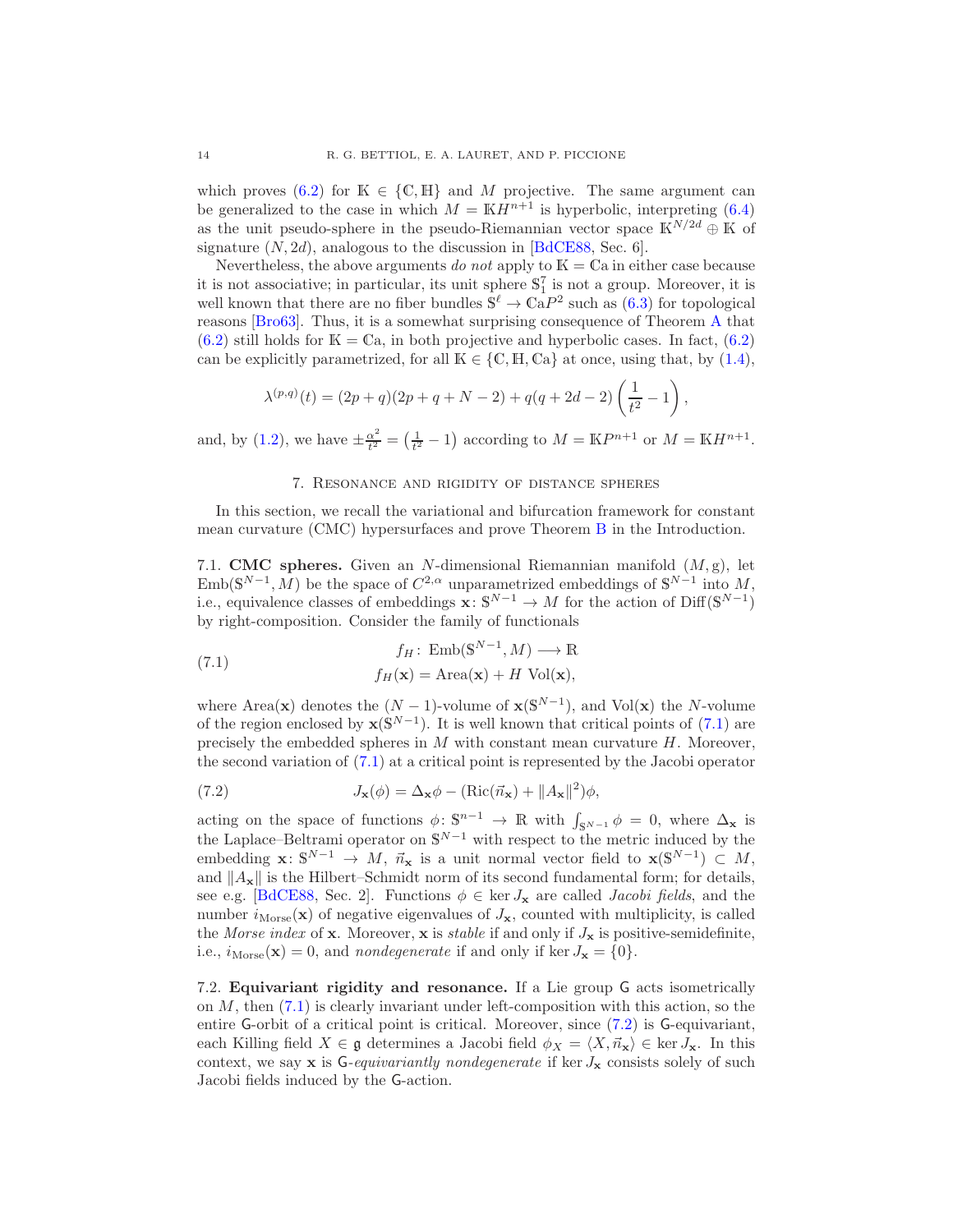Let K be the G-isotropy of  $x_0 \in M$ , and assume the K-action is transitive on all geodesic distance spheres  $S(r) \subset M$  centered at  $x_0$ . In particular, the (unparametrized) embeddings

<span id="page-14-0"></span>(7.3) 
$$
\mathbf{x}_r : \mathbb{S}^{N-1} \to M, \quad \mathbf{x}_r(\mathbb{S}^{N-1}) = S(r),
$$

have constant mean curvature  $H(S(r))$  for each r. Furthermore, assume that the map  $r \mapsto H(S(r))$  is a diffeomorphism, so that  $\mathbf{x}_r$  may also be parametrized by its mean curvature. In this context, an appropriate G-equivariant version of the Implicit Function Theorem [\[BPS15,](#page-17-8) Thm. 1.4] implies:

<span id="page-14-1"></span>**Theorem 7.1.** Suppose [\(7.3\)](#page-14-0) is G-equivariantly nondegenerate if  $r = r_*$ . There exists  $\varepsilon > 0$  such that, if an embedded sphere  $\Sigma \subset M$  has constant mean curvature  $H(\Sigma) = H(S(r))$ ,  $r \in (r_* - \varepsilon, r_* + \varepsilon)$  and, up to isometries in G, is sufficiently close to  $S(r)$  in  $C^{2,\alpha}$ -topology, then  $\Sigma$  is congruent to  $S(r)$  via an isometry in G.

The radii  $r_*$  for which the conclusion of Theorem [7.1](#page-14-1) fails are called *resonant*:

**Definition 7.2.** We say  $r_*$  is a resonant radius if there exist sequences  $r_j$  of radii converging to  $r_*,$  and  $\Sigma_j \subset M$  of embedded CMC spheres converging to  $S(r_*)$  in  $C^{2,\alpha}$ -topology, such that  $H(\Sigma_j) = H(S(r_j))$  for all j, and  $\Sigma_j$  is not congruent to  $S(r_i)$  via any isometry in G.

Clearly, by Theorem [7.1,](#page-14-1) a necessary condition for  $r_*$  to be resonant is that  $\mathbf{x}_{r_*}$  is not G-equivariantly nondegenerate. The following sufficient condition for resonancy is a direct consequence of the equivariant bifurcation criterion [\[BPS14,](#page-17-9) Thm. 5.4].

<span id="page-14-4"></span>**Theorem 7.3.** If for all  $\varepsilon > 0$  sufficiently small,  $\mathbf{x}_{r_*-\varepsilon}$  and  $\mathbf{x}_{r_*+\varepsilon}$  are G-equivariantly nondegenerate and  $i_{\text{Morse}}(\mathbf{x}_{r_*-\varepsilon}) \neq i_{\text{Morse}}(\mathbf{x}_{r_*+\varepsilon})$ , then  $r_*$  is resonant.

<span id="page-14-2"></span>7.3. Rank one symmetric spaces. We now briefly revisit some well-known aspects of the geometry of rank one symmetric spaces that are used in the proof of Theorem [B.](#page-2-0) First, recall that the symmetric pairs  $(G, K)$  that give rise to such spaces  $M = G/K$  are as listed in Table [2.](#page-14-2) These semisimple Lie groups G act tran-

| G/K                         | G              | K                 |
|-----------------------------|----------------|-------------------|
| $\mathbb{C}P^{n+1}$         | $SU(n+2)$      | $S(U(n + 1)U(1))$ |
| $\mathbb{H}P^{n+1}$         | $Sp(n+2)$      | $Sp(n+1)Sp(1)$    |
| $\mathbb{C} \mathbf{a} P^2$ | $\mathsf{F}_4$ | Spin(9)           |
| $\mathbb{C}H^{n+1}$         | $SU(n + 1, 1)$ | $S(U(n+1)U(1))$   |
| $\mathbb{H} H^{n+1}$        | $Sp(n + 1, 1)$ | $Sp(n+1)Sp(1)$    |
| $\mathbb{C} \circ H^2$      | $F_4^{-20}$    | Spin(9)           |

<span id="page-14-3"></span>TABLE 2. Symmetric pairs  $(G, K)$  of rank one corresponding to the projective spaces  $\mathbb{K}P^{n+1}$ , and their noncompact duals, the hyperbolic spaces  $\mathbb{K}H^{n+1}$ .

sitively on M, and K  $\subset$  G is identified with the isotropy of a point  $x_0 \in M$ , so its Lie algebra is  $\mathfrak{k} = \{X \in \mathfrak{g} : X_{x_0} = 0\}$ . We fix a Cartan decomposition

(7.4) g = k ⊕ m,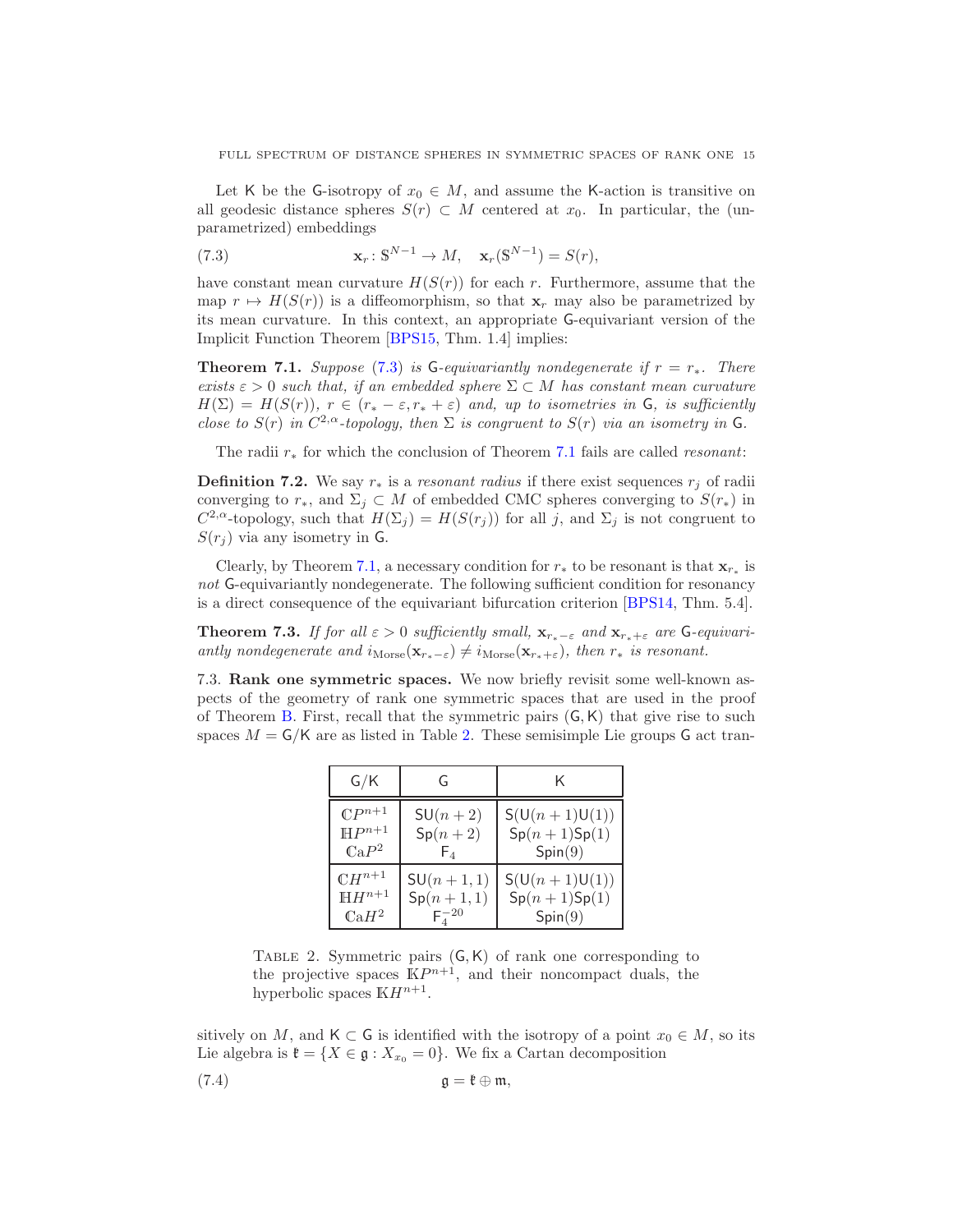and recall that the space  $\mathfrak{m} = \{X \in \mathfrak{g} : (\nabla X)_{x_0} = 0\}$  of infinitesimal transvections at  $x_0$  is naturally identified with  $T_{x_0}M$ ; in particular, dim  $\mathfrak{m} = \dim M = N$ . The codimension of K-orbits on distance spheres  $S(r) \subset M$  is equal to rank $(M) - 1$ , so all these K-actions are transitive in our rank one setting. Thus, the eigenvalues of the second fundamental form  $A_r$  of  $S(r)$  with respect to the unit outward-pointing normal  $\vec{n}_r$  are constant, and can be computed as follows, see e.g. [\[BK78,](#page-17-10) §6]:

$$
\begin{cases} 2\cot(2r), & \text{with multiplicity } 2d-1 \\ \cot(r), & \text{with multiplicity } 2dn \end{cases}
$$
, if  $M = \mathbb{K}P^{n+1}$ ,  

$$
\begin{cases} 2\coth(2r), & \text{with multiplicity } 2d-1 \\ \coth(r), & \text{with multiplicity } 2dn \end{cases}
$$
, if  $M = \mathbb{K}H^{n+1}$ ,

where  $d = \dim_{\mathbb{C}} \mathbb{K}$ , as before. Thus, the mean curvature of  $S(r) \subset M$  is:

(7.5) 
$$
H(S(r)) = \begin{cases} (N-1)\cot r - (2d-1)\tan r, & \text{if } M = \mathbb{K}P^{n+1}, \\ (N-1)\coth r + (2d-1)\tanh r, & \text{if } M = \mathbb{K}H^{n+1}. \end{cases}
$$

Note that  $H(S(r))$  is always decreasing, since  $N = \dim M = 2d(n+1)$ ; in particular, the map  $r \mapsto H(S(r))$  is a diffeomorphism. Moreover, we have:

(7.6) 
$$
||A_r||^2 = \begin{cases} 2dn \cot^2(r) + 4(2d - 1)\cot^2(2r), & \text{if } M = \mathbb{K}P^{n+1}, \\ 2dn \coth^2(r) + 4(2d - 1)\coth^2(2r), & \text{if } M = \mathbb{K}H^{n+1}. \end{cases}
$$

<span id="page-15-0"></span>The following is essential to determine if  $S(r)$  is G-equivariantly nondegenerate:

<span id="page-15-2"></span>**Lemma 7.4.** A Killing field  $X \in \mathfrak{g}$  induces a nonzero Jacobi field  $\phi_X = \langle X, \vec{n}_r \rangle$  on  $S(r)$  if and only if  $X \in \mathfrak{m}$ . Thus, the space of Jacobi fields on  $S(r)$  has dimension  $\geq N$ , and equality holds if and only if  $S(r)$  is G-equivariantly nondegenerate.

*Proof.* Clearly,  $X \in \mathfrak{g}$  induces the trivial Jacobi field  $\phi_X \equiv 0$  if and only if X is everywhere tangent to  $S(r) \subset M$ . This implies that the 1-parameter subgroup of isometries in G associated to such a Killing field X leaves invariant  $S(r) = \{x \in$  $M : dist(x_0, x) = r$ , and hence fixes  $x_0 \in M$ , so  $X \in \mathfrak{k}$ . Conversely,  $\phi_X \equiv 0$  for all  $X \in \mathfrak{k}$ . The result now follows from (7.4) and the fact that dim  $\mathfrak{m} = N$  $X \in \mathfrak{k}$ . The result now follows from [\(7.4\)](#page-14-3) and the fact that dim  $\mathfrak{m} = N$ .

<span id="page-15-1"></span>Lastly, routine computations of the Einstein constants for these spaces give:

(7.7) 
$$
Ric_{\mathbb{K}P^{n+1}} = 2dn + 4(2d - 1), \text{ and } Ric_{\mathbb{K}H^{n+1}} = -2dn - 4(2d - 1).
$$

We now combine Theorem [A](#page-1-3) with Theorems [7.1](#page-14-1) and [7.3](#page-14-4) to prove Theorem [B.](#page-2-0)

*Proof of Theorem [B.](#page-2-0)* The Jacobi operator  $J_r$  of the distance sphere  $S(r) \subset M$  can be computed using  $(7.2)$ ,  $(7.6)$ , and  $(7.7)$ , and simplifies to

(7.8) 
$$
J_r(\phi) = \Delta_r \phi - V(r) \phi,
$$

where  $\Delta_r = \frac{1}{\alpha^2} \Delta_{g(t)}$ , with  $\alpha$  and t as in [\(1.2\)](#page-1-4), and

$$
V(r) = \begin{cases} (N-1)\csc^2 r + (2d-1)\sec^2 r, & \text{if } M = \mathbb{K}P^{n+1}, \\ (N-1)\csch^2 r - (2d-1)\sech^2 r, & \text{if } M = \mathbb{K}H^{n+1}. \end{cases}
$$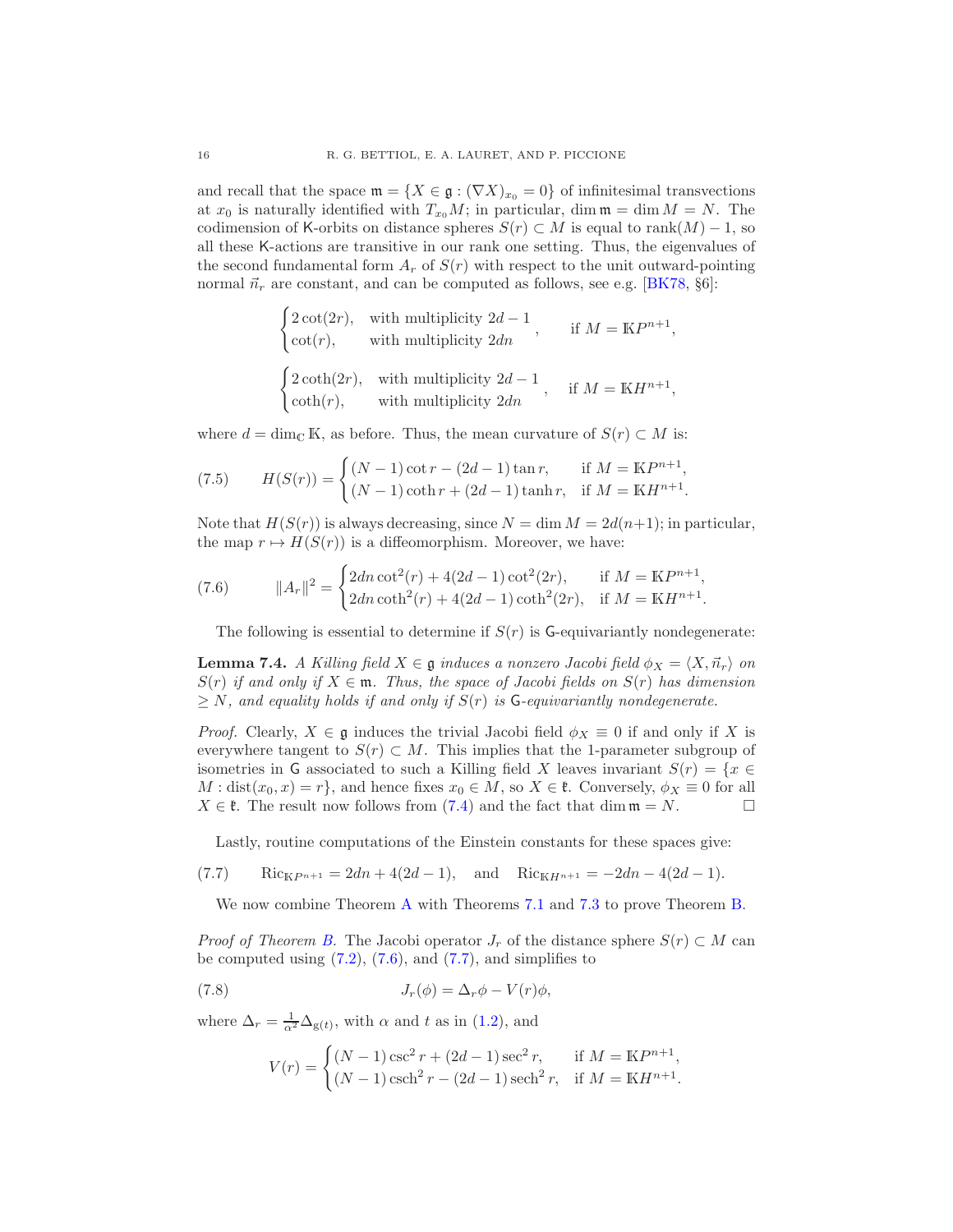First, let us analyze the projective case  $M = \mathbb{K}P^{n+1}$ , where  $\alpha = \sin r$  and  $t = \cos r$ . By Theorem [A,](#page-1-3) the eigenvalues of  $\alpha^2 J_r$  are:

$$
\lambda^{(p,q)}(t) - \alpha^2 V(r) = 4p(p+q+\frac{N}{2}-1) + 2dnq + q(q+2d-2)\sec^2 r - V(r)\sin^2 r
$$
  
=  $4p(p+q+\frac{N}{2}-1) + 2dnq - (N-1)$   
+  $(q(q-1) + (2d-1)(q-\sin^2 r))\sec^2 r$ ,

for all  $(p, q) \in \mathbb{N}_0^2 \setminus \{(0, 0)\}.$  In particular, for all  $p \in \mathbb{N}$ ,

$$
\lambda^{(p,0)}(\cos r) - \sin^2 r V(r) = 4p(p + \frac{N}{2} - 1) - (N - 1) - (2d - 1)\tan^2 r
$$
  
= 4p(p - 1) + N(2p - 1) + 1 - (2d - 1)\tan^2 r

is a decreasing function of  $0 < r < \frac{\pi}{2}$ , with a unique zero at:

(7.9) 
$$
r_p := \arctan\sqrt{\frac{4p(p-1) + N(2p-1) + 1}{2d-1}}.
$$

Note that  $r_1 = \arctan\sqrt{\frac{N+1}{2d-1}}$ , and  $r_p \nearrow \frac{\pi}{2}$  as  $p \nearrow +\infty$ . Moreover, for all r,

(7.10) 
$$
\lambda^{(0,1)}(\cos r) - \sin^2 r V(r) = 0,
$$

while, if  $q \geq 2$ , then

<span id="page-16-2"></span><span id="page-16-0"></span>
$$
\lambda^{(0,q)}(\cos r) - \sin^2 r V(r) \ge \lambda^{(0,2)}(\cos r) - \sin^2 r V(r)
$$
  
= 2dn + (2d + 1) sec<sup>2</sup> r  

$$
\ge N + 1 > 0,
$$

and, if both  $p \ge 1$  and  $q \ge 1$ , then

$$
\lambda^{(p,q)}(\cos r) - \sin^2 r V(r) \ge 4\left(\frac{N}{2} + 1\right) + 2dn - (N - 1) + (2d - 1)
$$
  
= 2N + 4 > 0.

Thus, if  $r \notin \{r_p : p \in \mathbb{N}\}\$ , the only zero eigenvalues of  $J_r$  are [\(7.10\)](#page-16-0), and hence dim ker  $J_r$  coincides with the dimension of the eigenspace of  $\Delta_{g(t)}$  associated to  $\lambda^{(0,1)}(t)$ , which is  $m_{0,1} = N$ , by Theorem [A.](#page-1-3) Therefore, it follows from Lemma [7.4](#page-15-2) that  $S(r)$  is G-equivariantly nondegenerate for all  $r \notin \{r_p : p \in \mathbb{N}\}.$ 

Furthermore, it follows from the above spectral analysis that

$$
i_{\text{Morse}}(\mathbf{x}_r) = \sum_{\{p \in \mathbb{N}: r_p < r\}} m_{p,0}.
$$

Thus, the claims in Theorem [B](#page-2-0) regarding  $M = \mathbb{K}P^{n+1}$  follow from applying The-orem [7.1](#page-14-1) to each  $r_* \notin \{r_p : p \in \mathbb{N}\},$  and Theorem [7.3](#page-14-4) to each  $r_* \in \{r_p : p \in \mathbb{N}\}.$ 

Second, let us analyze the hyperbolic case  $M = \mathbb{K}H^{n+1}$ , where  $\alpha = \sinh r$  and  $t = \cosh r$ . Similarly to the above case, by Theorem [A,](#page-1-3) the eigenvalues of  $\alpha^2 J_r$  are:

$$
\lambda^{(p,q)}(t) - \alpha^2 V(r) = 4p(p+q+\frac{N}{2}-1) + 2dnq + q(q+2d-2)\operatorname{sech}^2 r
$$
  

$$
-V(r)\sinh^2 r
$$
  

$$
= 4p(p+q+\frac{N}{2}-1) + 2dnq - (N-1)
$$
  

$$
+ (q(q-1) + (2d-1)(q+\sinh^2 r)) \operatorname{sech}^2 r,
$$

<span id="page-16-1"></span>for all  $(p, q) \in \mathbb{N}_0^2 \setminus \{(0, 0)\}\)$ . In particular, we have that, for all r,  $(7.11)$  $^{(0,1)}(\cosh r) - \sinh^2 r V(r) = 0,$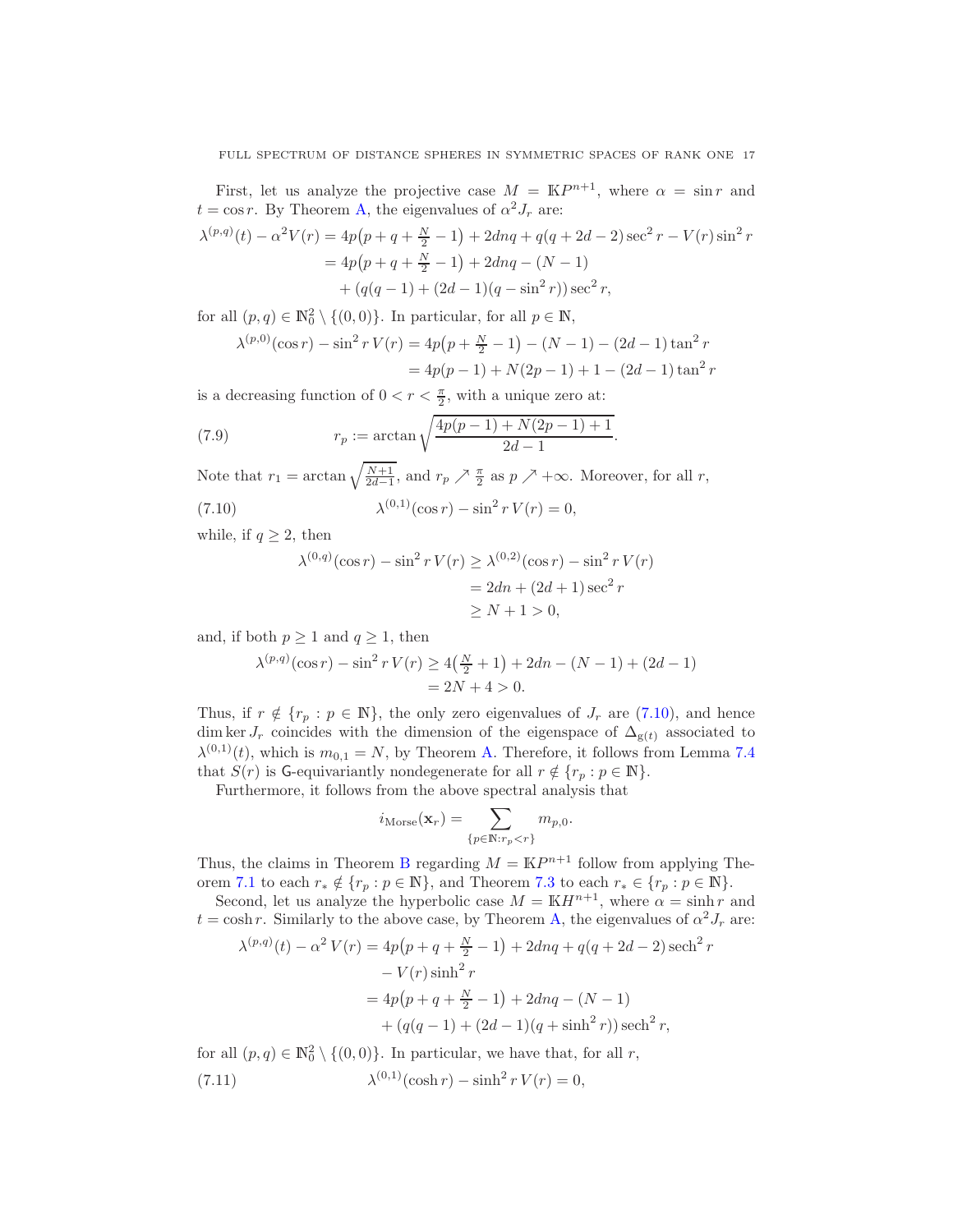while, if  $q \geq 2$ , then

$$
\lambda^{(0,q)}(\cosh r) - \sinh^2 r V(r) \ge \lambda^{(0,2)}(\cosh r) - \sinh^2 r V(r)
$$
  
=  $2dn + (2d + 1) \operatorname{sech}^2 r$   
 $\ge 2dn > 0,$ 

and, for all  $p \geq 1$  and  $q \in \mathbb{N}_0$ ,

$$
\lambda^{(p,q)}(\cosh r) - \sinh^2 r V(r) \ge N + 1 > 0.
$$

Thus, the only zero eigenvalues of  $J_r$  are  $(7.11)$ , and all other eigenvalues are strictly positive, so  $i_{\text{Morse}}(\mathbf{x}_r) = 0$  for all  $r > 0$ , i.e.,  $S(r)$  is stable for all  $r > 0$ . As before, dim ker  $J_r$  coincides with the dimension of the eigenspace of  $\Delta_{g(t)}$  associated to  $\lambda^{(0,1)}(t)$ , which is  $m_{0,1} = N$ , by Theorem [A;](#page-1-3) so Lemma [7.4](#page-15-2) implies that  $\mathbf{x}_r$  is Gequivariantly nondegenerate for all  $r > 0$ , hence non-resonant by Theorem [7.1.](#page-14-1)  $\Box$ 

Remark 7.5. It was known that a sequence of resonant radii  $r_p \nearrow \frac{\pi}{2}$  existed for distance spheres  $S(r)$  in  $\mathbb{C}P^{n+1}$  and  $\mathbb{H}P^{n+1}$  centered at any point  $x_0$  due to basic eigenvalues for the Riemannian submersion  $S^{2d-1} \to S(r) \to \text{Cut}(x_0)$ , see [\[BP16,](#page-17-7) Ex. 6.1]. However, neither their exact location [\(7.9\)](#page-16-2) nor the fact that only basic eigenvalues give rise to such bifurcations was previously known. Moreover, the study of local rigidity and resonance for geodesic spheres in  $\mathbb{C}aP^2$  was also not possible in [\[BP16\]](#page-17-7) since none of the group normality assumptions  $H \triangleleft K$  or  $K \triangleleft G$ are satisfied in this case. The fact that it was possible to overcome these difficulties in Theorem [B](#page-2-0) might suggest that a different approach, e.g., using Mean Curvature Flow, cf. [\[BP16,](#page-17-7) Rem. 2.13], may lead to even more general bifurcation results.

#### **REFERENCES**

- <span id="page-17-6"></span>[AMS12] T. ARIAS-MARCO AND D. SCHUETH. Local symmetry of harmonic spaces as determined by the spectra of small geodesic spheres. Geom. Funct. Anal., 22 (2012), 1–21.
- <span id="page-17-0"></span>[Bae02] J. C. Baez. The octonions. Bull. Amer. Math. Soc. (N.S.), 39 (2002), 145–205.
- <span id="page-17-2"></span>[BB90] G. BESSON AND M. BORDONI. On the spectrum of Riemannian submersions with totally geodesic fibers. Atti Accad. Naz. Lincei Cl. Sci. Fis. Mat. Natur. Rend. Lincei (9) Mat. Appl., 1 (1990), 335–340.
- <span id="page-17-1"></span>[BBB82] L. BÉRARD-BERGERY AND J.-P. BOURGUIGNON. Laplacians and Riemannian submersions with totally geodesic fibres. Illinois J. Math., 26 (1982), 181–200.
- <span id="page-17-4"></span>[BdCE88] J. L. BARBOSA, M. DO CARMO, AND J. ESCHENBURG. Stability of hypersurfaces of constant mean curvature in Riemannian manifolds. Math. Z., 197 (1988), 123–138.
- <span id="page-17-10"></span>[BK78] J.-P. BOURGUIGNON AND H. KARCHER. Curvature operators: pinching estimates and geometric examples. Ann. Sci. Ecole Norm. Sup. (4), 11 (1978), 71–92. ´
- <span id="page-17-3"></span>[BLP22] R. G. BETTIOL, E. A. LAURET, AND P. PICCIONE. The first eigenvalue of a homogeneous CROSS. J. Geom. Anal., 32 (2022). [https://doi.org/10.1007/s12220-021-00826-7.](https://doi.org/10.1007/s12220-021-00826-7)
- <span id="page-17-5"></span>[BP13] R. G. BETTIOL AND P. PICCIONE. Bifurcation and local rigidity of homogeneous solutions to the Yamabe problem on spheres. Calc. Var. Partial Differential Equations, 47 (2013), 789–807.
- <span id="page-17-7"></span>[BP16] R. G. BETTIOL AND P. PICCIONE. Delaunay-type hypersurfaces in cohomogeneity one manifolds. Int. Math. Res. Not. IMRN, (2016), 3124–3162.
- <span id="page-17-9"></span>[BPS14] R. G. BETTIOL, P. PICCIONE, AND G. SICILIANO. Equivariant bifurcation in geometric variational problems. In Analysis and topology in nonlinear differential equations, vol. 85 of Progr. Nonlinear Differential Equations Appl., 103–133. Birkhäuser/Springer, Cham, 2014.
- <span id="page-17-8"></span>[BPS15] R. G. Bettiol, P. Piccione, and G. Siciliano. On the equivariant implicit function theorem with low regularity and applications to geometric variational problems. Proc. Edinb. Math. Soc. (2), 58 (2015), 53–80.